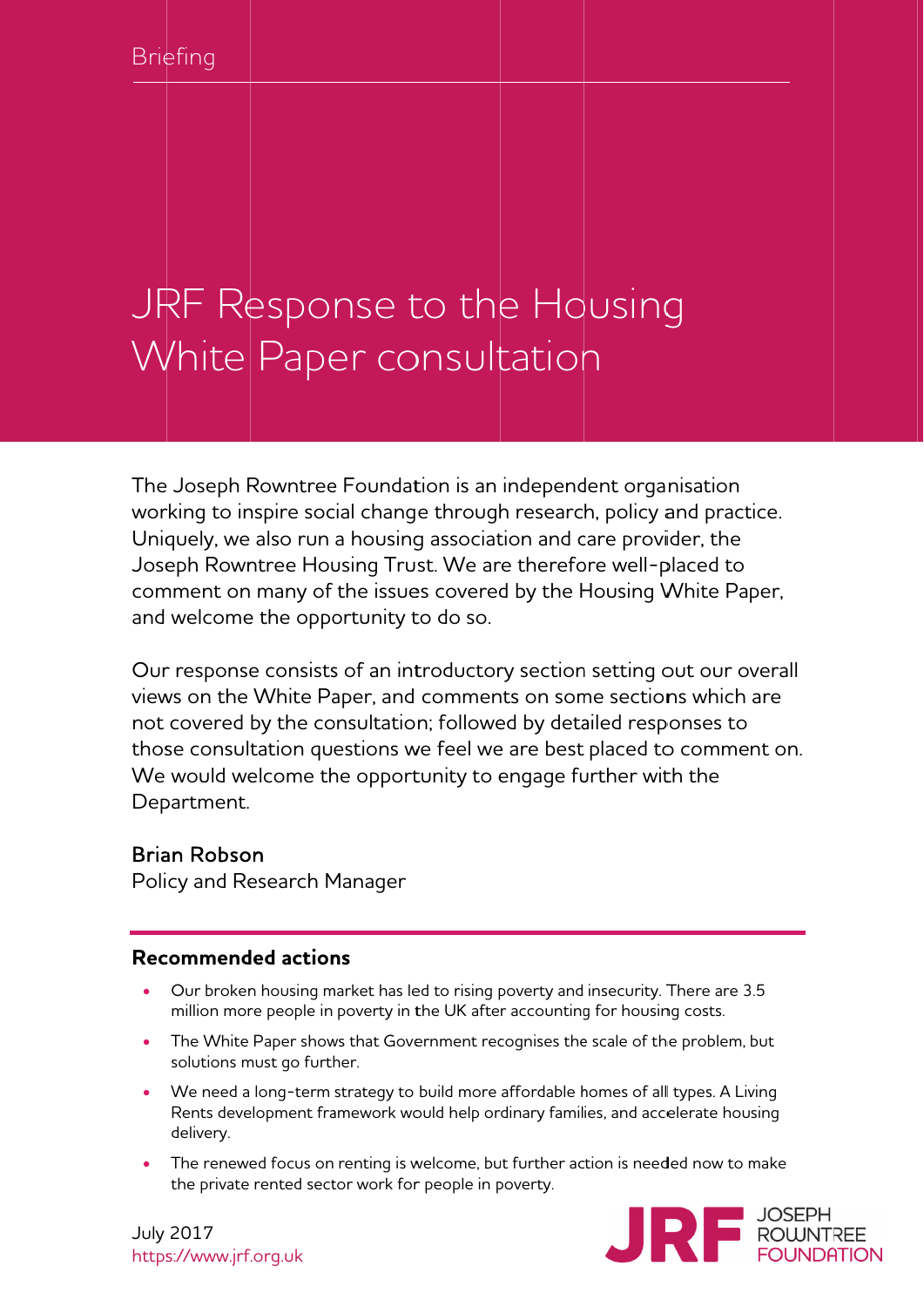# **Fixing our broken housing market: critical to solving poverty**

Our broken housing market has led to rising poverty and insecurity. There are 3.5 million more people in poverty in the UK after accounting for housing costs. For many people, high rental costs make the difference between just about managing and not being able to manage at all: poverty in the private rented sector has doubled in the last decade, leaving millions trapped in insecure, expensive housing.

The Housing White Paper demonstrates that government recognises the scale of the problem. We are particularly encouraged by the Prime Minister's foreword, which notes that our broken housing market is one of the 'greatest barriers to progress in Britain today', and the important recognition that high housing costs hurt those with below average incomes the most.

The White Paper also marks an important shift in housing plans. JRF warmly welcomes the priority now attached to renting, recognising that it is becoming harder to rent a safe, secure property. This multi-tenure approach is important if we are to build the homes our country needs, and help people now.

The White Paper could go further though. We need a long-term strategy to build more affordable homes of all types, and immediate action to make the private rented sector work for people on low incomes. Whilst the White Paper, and previous announcements at the Autumn Statement, make some tentative steps in both regards, these do not go far enough. Below we set out how the government could assist ordinary families struggling with high housing costs and accelerate housing delivery through a Living Rents delivery framework; and our ideas on how government could go further to help people now.

Our response highlights:

- How a Living Rents development framework would help ordinary families, and accelerate housing delivery.
- The steps needed to make the private rented sector work for people in poverty.
- Five solutions to make effective use of the proposed 'Housing Deals' mechanism.
- The need for the definition of affordable housing to be linked to incomes.
- The important role planning obligations play in delivery of affordable housing.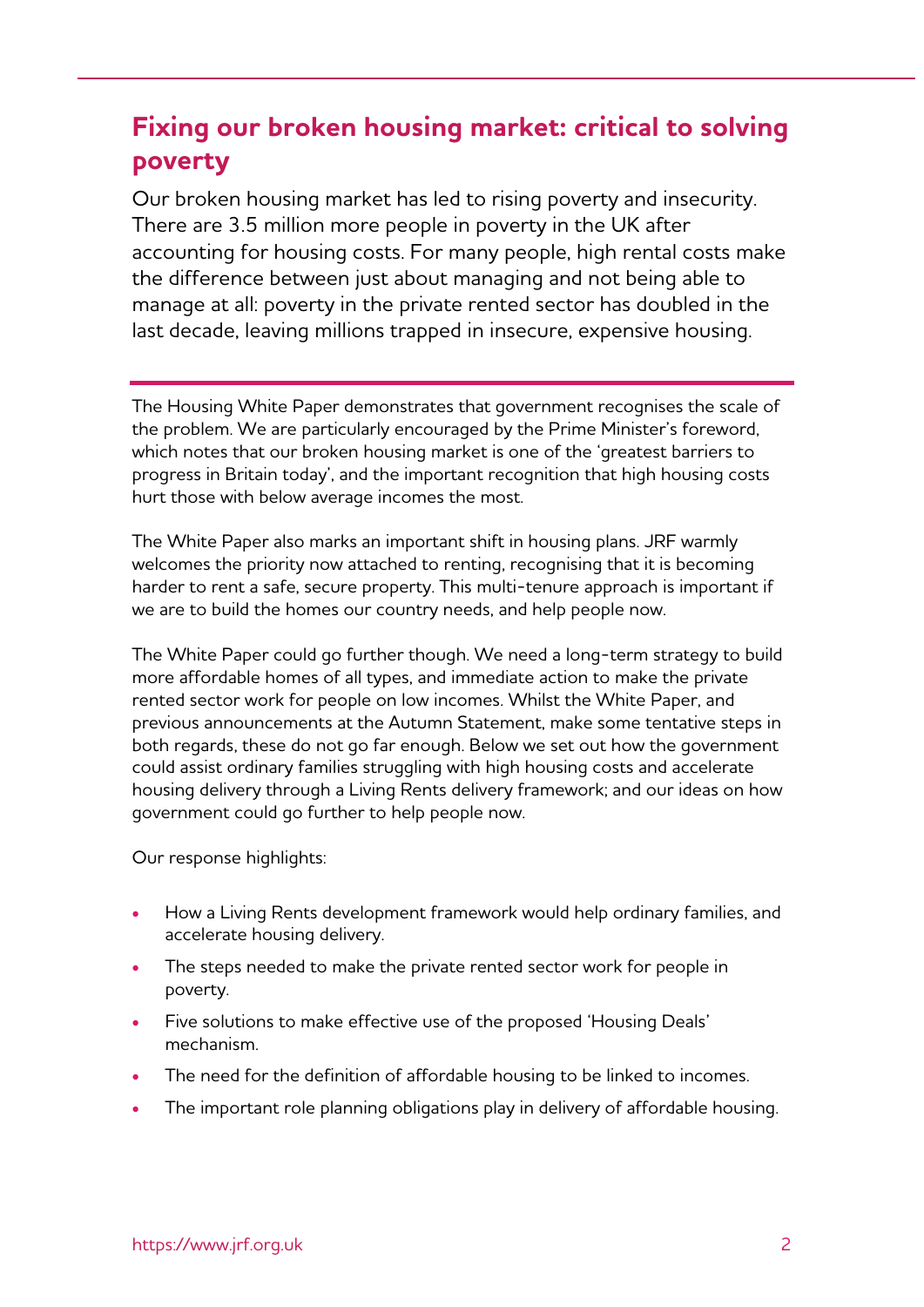#### **Housing ordinary working families: a Living Rents development framework**

We need a long-term strategy to build more affordable homes of all types. A Living Rents development framework offers the chance to assist ordinary families struggling with high housing costs, and accelerate housing delivery.

#### Key points

- 3.4 million households (40% of renters) in England are spending more than a third of income on their rent. This has risen from 32% in 2005/6.
- A Living Rents Framework can deliver 80,000 affordable homes per year, with at least half of these let at rents linked to local incomes.

Living Rents takes as its starting point a desire to avoid ordinary working families paying more than a third of their income on rent. This 'third of income' rule of thumb is also used by the Prime Minister in her foreword to the White Paper. JRF analysis shows that in England today, 3.4 million households, 40% of those that rent their home, are spending more than this - up from 32% in 2005/6 $^{\rm 1.}$ 

These high housing costs aren't just a burden for the families directly affected. Of the 3.4 million renting households who are struggling, 1.8 million receive support for their housing costs from government. High housing costs are costing all taxpayers.

Our solution is a Living Rents development framework. This would deliver new homes available for rent, based on a starting rent set at 28% of the gross local lower quartile earnings figure (equivalent to 33% of a net figure) $^2$ . At the time the model was developed this lower quartile earnings figure represented an average week on the then minimum wage. Rents for larger properties are scaled up using a recognised equivalisation model. The aim is to ensure that rents are affordable for households with someone in full-time work – improving work incentives, easing the transition into work and reflecting wages available in the local labour market.

With a supportive policy environment, this model is capable of delivering the 80,000 affordable homes we need in England each year. By topping up existing UK Government housing investment to form a £3bn per annum pot, housing associations and local authorities can deliver at least 40,000 Living Rent homes each year; supplemented by homes for shared ownership or intermediate rent to form an 80,000 home package. Over five years, this model could deliver 40% of the Government's million homes aspiration. Crucially, it can do so quickly and at scale. There is latent demand for these homes, and providers have no interest in trickling out supply. The sooner homes are available to let, the sooner they receive an income – that's why this model can accelerate current rates of delivery.

Government could support Living Rents by amending the NPPF definition of affordable housing to include a definition of a Living Rent as a rent linked to local earnings, for which eligibility is determined in relation to local earnings, and which includes provisions to remain at an affordable price for future eligible households,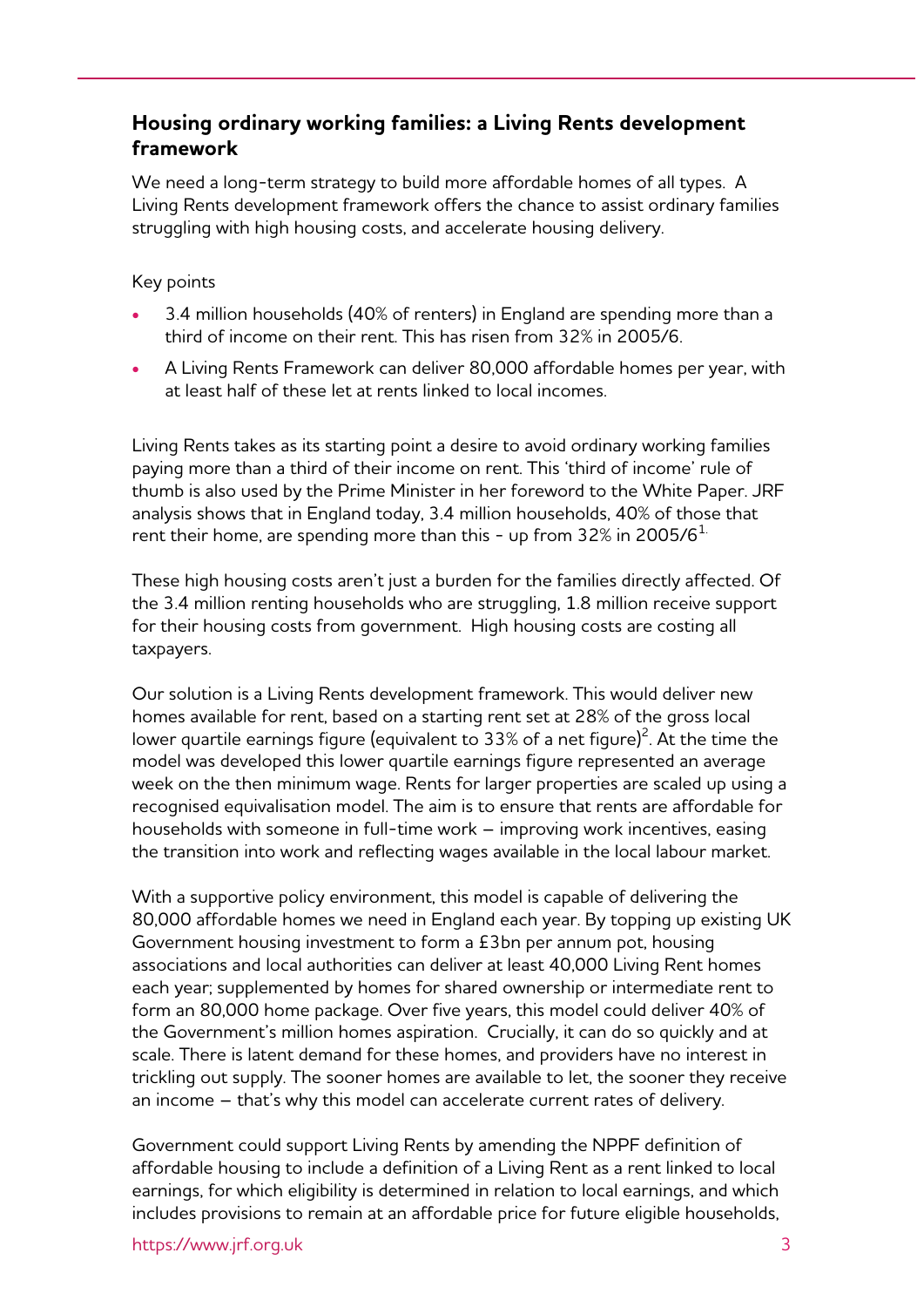or for the subsidy to be recycled for alternative affordable housing provision. We set this out in response to question 31(a) below.

If the policy priority is to reduce the cost of housing as a percentage of income – and it should be – then the logical solution is to introduce a rented product whose cost is linked to the low incomes of those likely to occupy the property. Living Rents achieves several policy aims – it serves the needs of ordinary working families, because it is based on the real local wages such families earn; it will lower the housing benefit bill over time; and can accelerate housing delivery.

#### **Helping people now**

Our housing crisis has been years in the making. The solutions needed are longterm. In the meantime, government should act to help people now, through support with housing costs, action to improve the private rented sector and via bespoke housing deals.

Key points:

- Growing gaps between real rents and support for housing costs mean Local Housing Allowance should be uprated in line with local rents.
- 4.5million people live in poverty in the private rented sector. Immediate action is needed to make this sector work better for people in poverty.
- 'Housing Deals' present an opportunity to tackle poverty through housing and planning policy at city-region level.

#### **Helping people now: support for rising housing costs**

73 per cent of private renting households in the poorest fifth spend over a third of their net income on housing costs $^3$ . Rents are set to continue to rise, with analysis for JRF showing that rents in the private rented sector will rise twice as fast as incomes towards  $2040^4$ .

Meanwhile, support for housing costs  $-$  theoretically pegged to the 30<sup>th</sup> percentile of local rents – has been frozen for the rest of this Parliament, having been uprated by just 1% per year in the last Parliament.

Forthcoming research for JRF $^5$  demonstrates that this has created a growing gap between real rents and the support available for housing costs. Outside London, this average shortfall is £33 per month for a 2-bed property. In outer London, the equivalent figure is £192 per month and in inner London it rises to £376 per month.

Families who cannot access work or increase hours are faced with the choice of finding the cash to cover these shortfalls from within their other living costs, or falling into arrears. Our forthcoming research, conducted by the University of Cambridge, suggests these impossible choices are proving too much, and are leading to a rise in evictions, particularly in London and the south east. These evictions are damaging for the households concerned, but have knock-on costs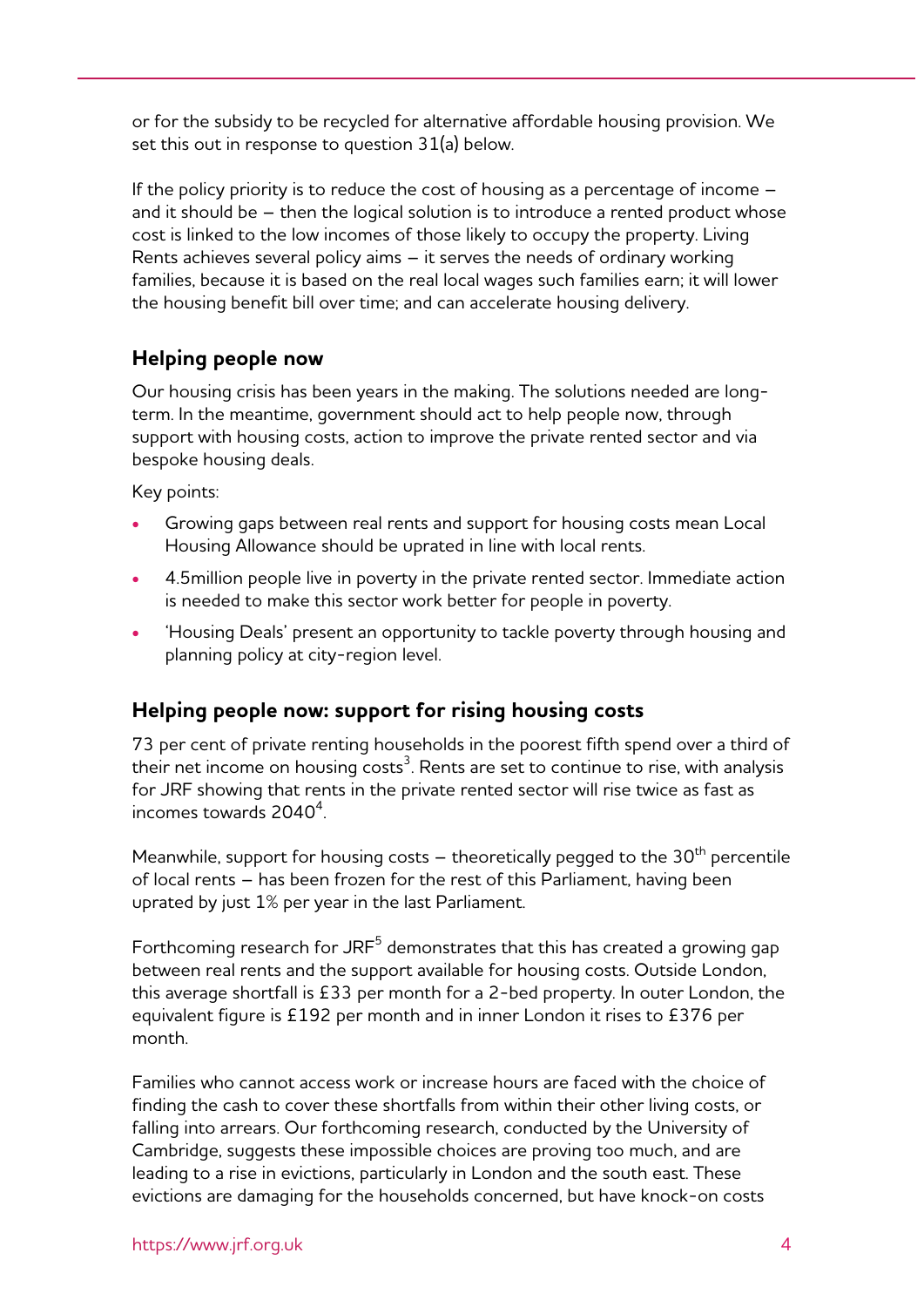for everyone in society. As noted in the White Paper, the end of a private rented tenancy is now the most common cause of homelessness acceptances.

We therefore believe the time has come to end the freeze on working age benefits, including support for housing costs. We need an effective safety net that prevents people from falling into extreme poverty.

#### **Helping people now: making the private rented sector work for those on low incomes**

The private rented sector has doubled in size in recent years and is now home to 4.5 million people living in poverty $^6$ . In addition to the affordability pressures discussed above, those in the private rented sector still face issues of quality. 31% of those in poverty in the private rented sector live in homes classed as 'nondecent'. Across the whole population, the private rented sector has the highest rates of non-decency and of hazards potentially posing a health and safety risk to the occupants $^7$ .

The Government's aim of attracting additional investment to the Build to Rent market will raise standards in some parts of the market, but as we note in response to question 31(c) below, these homes are unlikely to be affordable to those on lowest incomes. It is important to recognise that the PRS is not one single market, but consists of several distinctive sub-markets $^8$ . Additional supply which serves the needs of one sub-market (for example, those described as 'Young Professionals' or 'High income, high rent'<sup>9</sup>) will not necessarily raise standards or improve stability in other sub-markets. More action is needed to make the private rented sector work for those on lowest incomes. Below we set out solutions that we believe would make a difference.

To ensure that landlords have an incentive to engage in registration / licensing schemes, and to encourage progress towards the Decent Homes Standard, JRF has recommended changes to tax relief available to landlords. Landlords should be able to offset capital expenditure on works towards the Decent Homes Standard against profits on rents, to provide an immediate incentive to raise quality $^{10}$ . Offsets should be more generous for those who are part of an accreditation or licensing scheme. JRF is commissioning further research, including an international review, on the use of incentives to improve the private rented sector as a source of accommodation for those on low incomes.

Experience in the Republic of Ireland shows that a compulsory registration scheme for the private rented sector has improved public and policy understanding of the sector, for example, through the creation of a Rent Index that provides up-to-date information on prevailing rent levels $^{11}$ . Whilst a national system of PRS registration would improve our understanding of the operation of the sector; a more appropriate step at this stage might be to make better use of the existing provisions for selective licensing schemes, where these are needed. These schemes – which combine registration with an assessment of the management capabilities and practices of landlords - could be made more effective if decisions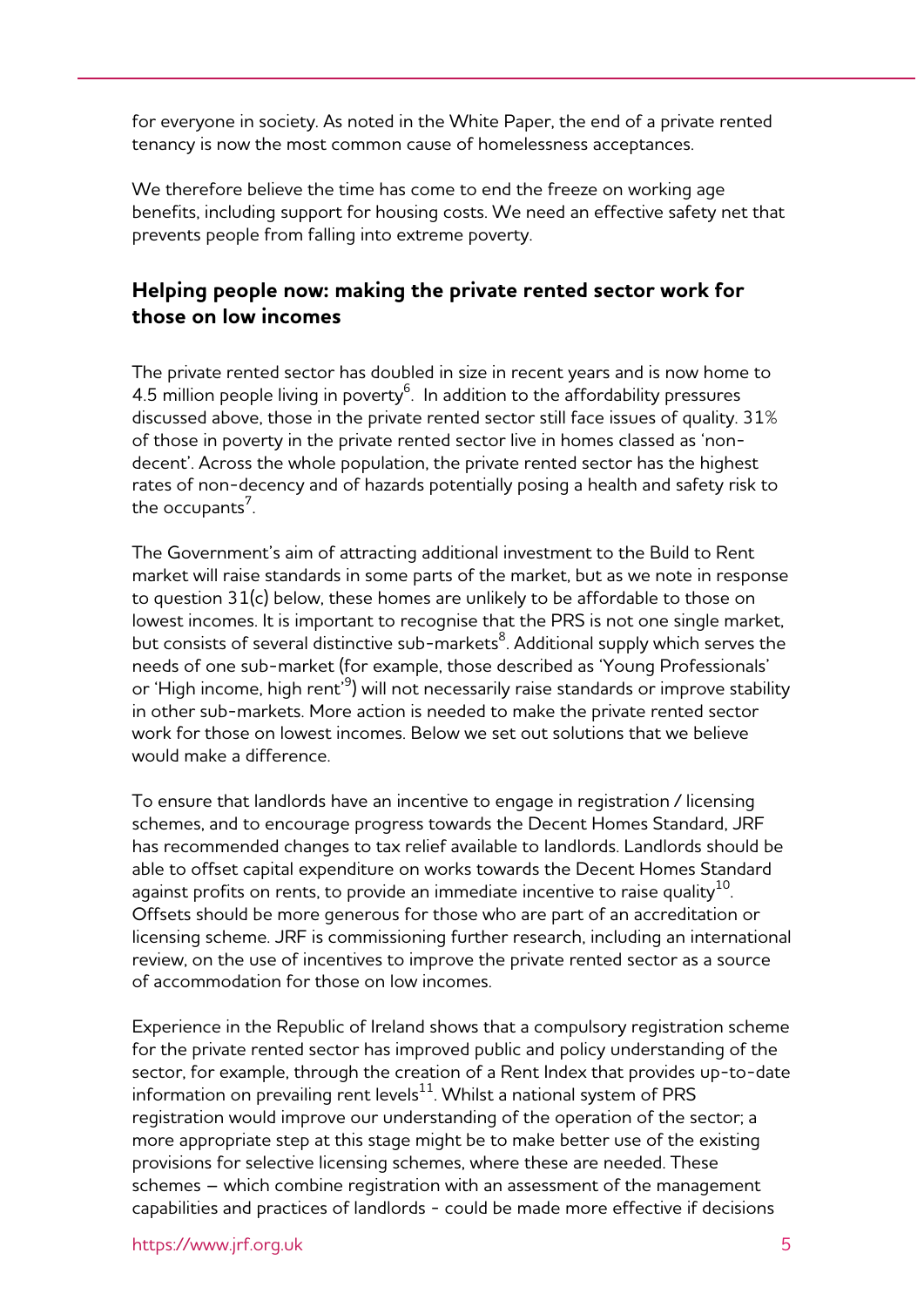regarding the deployment of such schemes were returned to local authorities, or Combined Authorities where these exist<sup>12</sup>

We note the White Paper states that Government is interested in considering whether Social Lettings Agencies (SLAs) can be an effective tool for those who would otherwise struggle to access accommodation. JRF shares this interest, and together with our partners at the Nationwide Foundation, we plan to commission research assessing the effectiveness, sustainability and scalability of various SLA models to understand the conditions that are needed for SLAs to grow and play a significant role to help the PRS work better for people in poverty and housing need in England. We would welcome the opportunity to engage with the Department on this research.

### **Helping people now: using Housing Deals to tackle poverty**

JRF warmly welcomes the White Paper proposal to develop bespoke housing deals with authorities which have a genuine ambition to build (para 3.33). This proposal offers the opportunity to build on the momentum of city and devolution deals, and extend their reach to new areas.

Over the last year, a JRF project $^{13}$  has worked with national and local policy makers to develop a suite of ideas to tackle poverty through housing and planning policy at city-regional level (LEP geographies). Below we outline some of the concepts identified and developed as part of this study. We would welcome the opportunity to engage with the Department on these further.

#### **Option 1: Releasing public sector land at below market value to support affordable housing development**

City regions are seeking to accelerate the identification and release of land through joint assets boards and land commissions set up through devolution deals. While there are pressures to maximise the value of land sales to compensate for declining public sector funding, opportunities remain to explore the possibility of releasing a proportion of land to support affordable housing development.

#### **Option 2: Encouraging the use of planning permissions by levying a charge on undeveloped units**

Developers sometimes fail to build out land in order to benefit from rising land values. Levying a charge on unactioned planning permissions could encourage developers to commence delivery or, alternatively, to sell the land. Either option could help to bring forward affordable housing through, for example, Section 106 planning obligations.

### **Option 3: Devolved funding for local authority house building**

The devolution deal secured by Cambridgeshire and Peterborough includes £170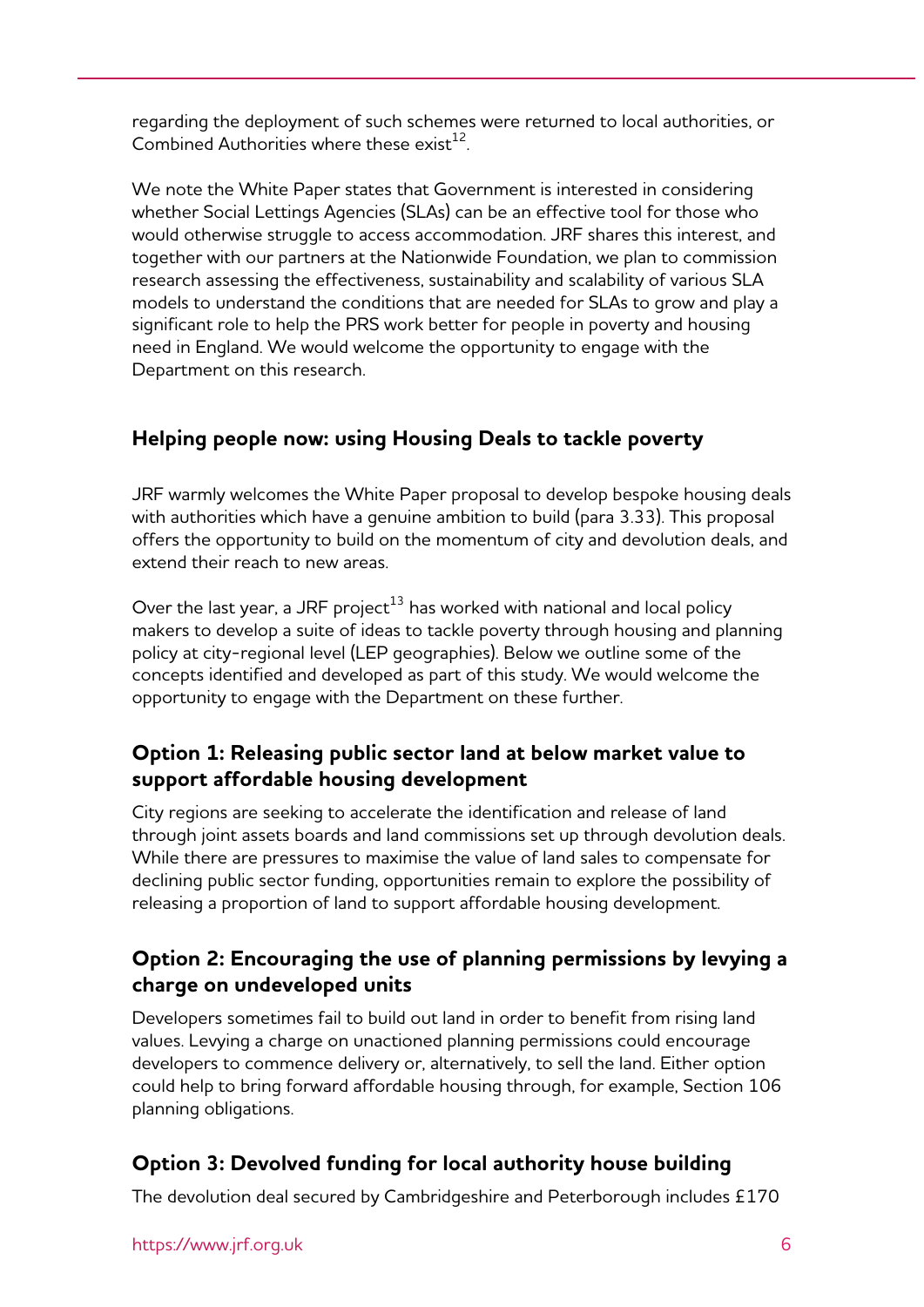million for housing investment by 2020/21. It is notable for providing grant funding rather than recoverable loans, which has been the approach negotiated elsewhere, and also the explicit designation that some of the funding will be used for affordable tenures. Such an approach could be replicated elsewhere.

#### **Option 4: 'Pooling'/trading in Housing Revenue Account borrowing**

Government could allow pooling or 'headroom trading' of Housing Revenue Account debt at city-regional level. This would enable local authorities that had 'maxed out' their limits to draw on unused elements of Housing Revenue Account limits of other local authorities. Alternatively, local authorities with limited or expensive land could give their Housing Revenue Account funding to other local authorities to build in return for control of some of the new stock. This trading could increase overall levels of building, especially if strategically planned across city regions.

#### **Option 5: Flexing the rules around the 1% rent reduction policy**

There is scope for government to grant city regions a waiver or, at least, a softening of the 1% rent reduction policy alongside other reforms that reduce the income of, and undermine the investment plans of, social housing providers. In return providers would commit to accelerate the delivery of new homes. This 'offer' itself would provide an incentive to build.

## **Response to consultation questions**

# **Chapter One: Planning for the right homes in the right places**

#### **Question 3**

Do you agree with the proposals to:

a) amend national policy so that local planning authorities are expected to have clear policies for addressing the housing requirements of groups with particular needs, such as older and disabled people?

JRF believes that it is important that local policy takes account not just of the number of homes that are required, but of the type, tenure and cost of these homes. We welcome the White Paper's recognition that some groups have particular needs. This includes older and disabled people, as well as groups such as Gypsies and Travellers who require a particular format of provision.

We would encourage the Government to take a broad view of the groups which may have particular needs. In addition to the groups who require a particular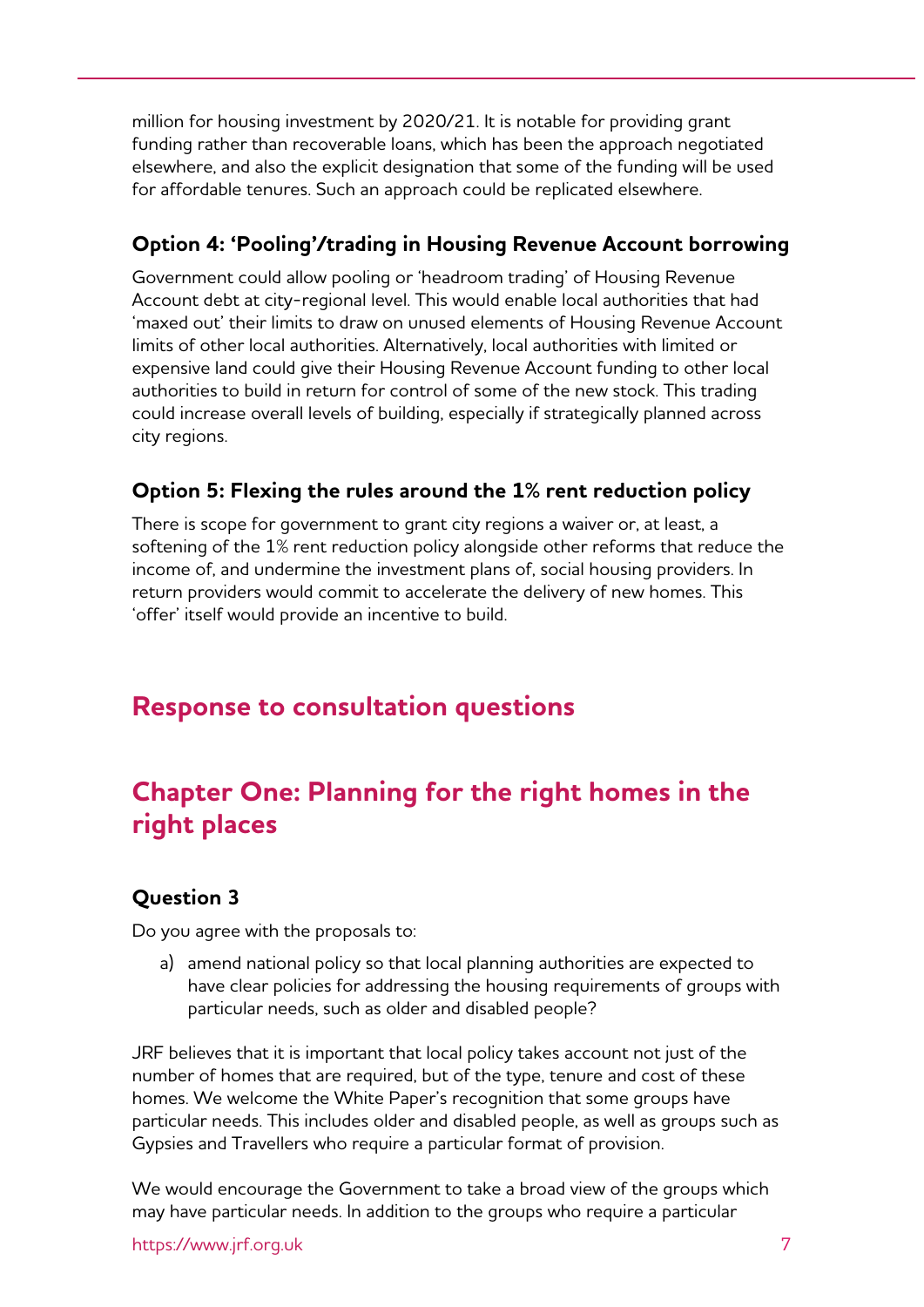format of accommodation, there are other groups that require accommodation at a certain price point. If we are to avoid a growing number of people being exposed to unaffordable housing costs it is important that local planning authorities have clear policies for addressing the housing requirements of those on lower incomes and having more precise information about the different types of need would aid this process.

b) from early 2018, use a standardised approach to assessing housing requirements as the baseline for five year housing supply calculations and monitoring housing delivery, in the absence of an up-to-date plan?

The principle of a standardised approach to assessing housing requirements is a sensible step, which has potential to introduce greater clarity to the planning process.

We look forward to reviewing and responding to the consultation which we understand will take place on the methodology for this standardised assessment. At this stage, we would make two points:

- This standardised approach must include a robust assessment of the local need for affordable housing; as well as the housing needs of groups covered by the policies referred to in question 3(a).
- It is important that the standardised assessment does not rely entirely on household projections. Policy must also be able to go further where local authorities can justify this. For example, additional population growth anticipated as a result of an infrastructure investment, or interventions through the Industrial Strategy, may justify a higher figure in some localities.

### **Question 7**

Do you agree that national policy should be amended to encourage local planning authorities to consider the social and economic benefits of estate regeneration when preparing their plans and in decisions on applications, and use their planning powers to help deliver estate regeneration to a high standard?

Area-based regeneration initiatives and approaches based on mixed communities have been successful in many places. However, the evidence suggests that initiatives focused solely on physical regeneration are better at improving areas than individual lives. It is therefore important that any interventions intended to create physical change also realise social and economic benefits that reach existing residents – such as improved community facilities or jobs for estate residents. JRF has shown how public procurement can be used to create jobs and tackle poverty in this way<sup>14</sup>. Local authorities should be encouraged through policy to ensure this is the case.

Additionally, regeneration works best with the consent and involvement of residents. JRF was pleased to work with civil servants supporting Lord Heseltine's expert panel on estate regeneration. The Resident Engagement and Protection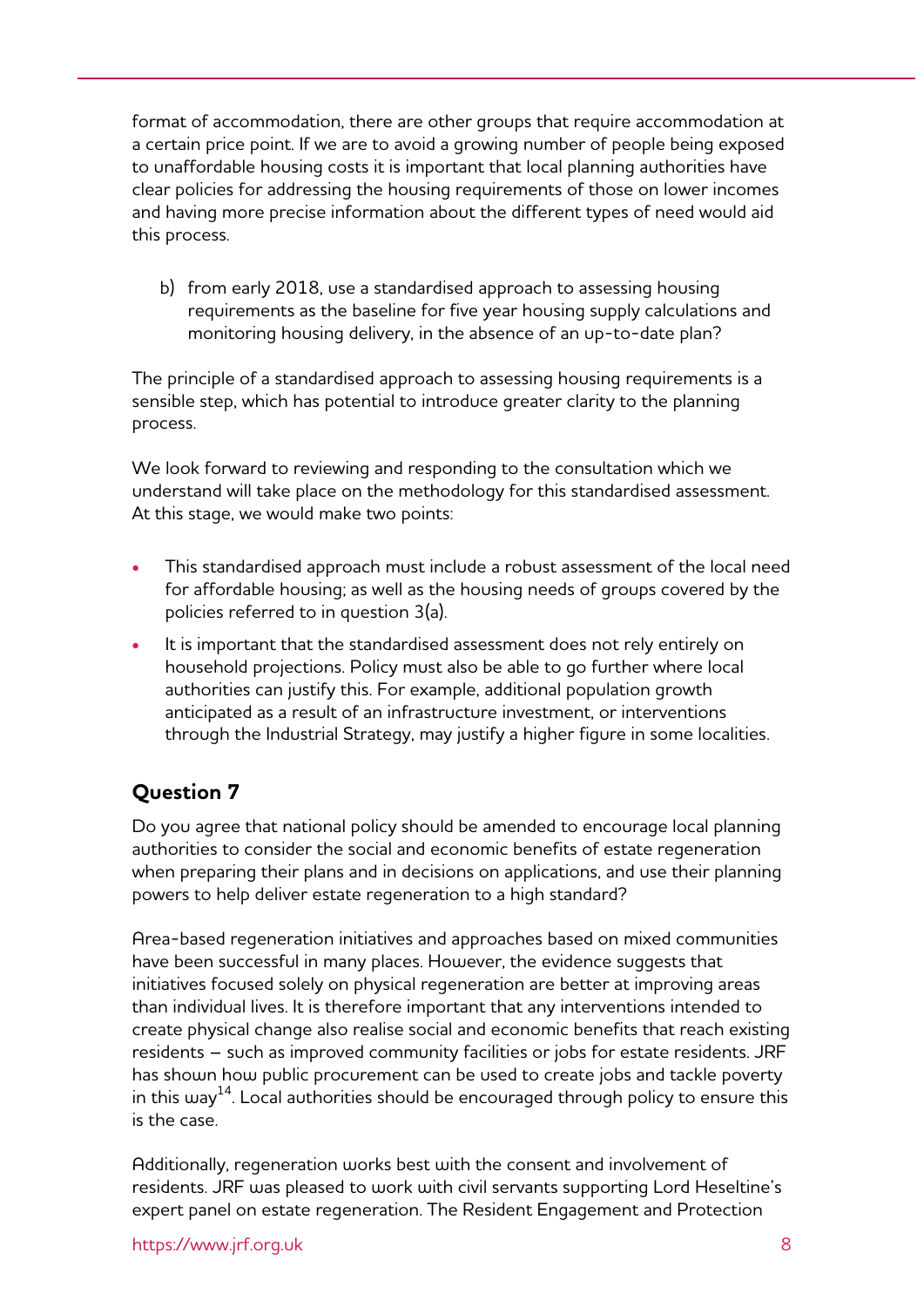guidance produced by the Panel is sensible and balanced, and local authorities should be encouraged to ensure schemes adhere to it. In particular, the guidance states that ballots of residents may be appropriate before schemes involving complete demolition take place. We think this is particularly important - residents should be offered a vote on major regeneration proposals affecting their homes and estates in the same way as they are balloted on plans to transfer ownership of their homes $^{15}$ 

## **Question 10**

Do you agree with the proposals to amend the National Planning Policy Framework to make clear that:

a) authorities should amend Green Belt boundaries only when they can demonstrate that they have examined fully all other reasonable options for meeting their identified development requirements?

JRF's Plan to Solve UK Poverty<sup>16</sup> called for planners to revisit Green Belt policies and boundaries more regularly, especially in pressured housing markets, where they might enable a more flexible approach (such as swapping land plots) to the use of Green Belt for affordable housing development. We still believe that green belt has an important contribution to make to affordable housing supply in pressured housing markets.

Green Belt release should not be seen as an 'easy option' and should not be pursued when there are other reasonable options, particularly ones within reach of existing infrastructure and employment opportunities. The question is what constitutes a 'reasonable option'? Recent research for JRF $^{17}$  has highlighted large numbers of outstanding planning permissions, often on brownfield land on which there are viability issues. Leeds City Region, for example, estimate there are some 38,000 units with permissions on brownfield land within that City Region which are not being built out. This failure to bring development forward on permissioned sites is attributed largely to a lack of gap funding to remediate brownfield land. Were such funding to be made available (as it has already in some city regions, for example in the West Midlands there is now a £200m Land Remediation Fund) then these sites would be far more likely to constitute 'reasonable options', and might then avoid the need for the release of some Green Belt land.

b) where land is removed from the Green Belt, local policies should require compensatory improvements to the environmental quality or accessibility of remaining Green Belt land?

This is a laudable aim, but it is unclear how these compensatory improvements would be funded. This may be an appropriate use of Community Infrastructure Levy. It is important for housing supply that compensatory improvements are not funded through Section 106 obligations. As we set out below in response to Question 32, Section 106 is an important source of funding for affordable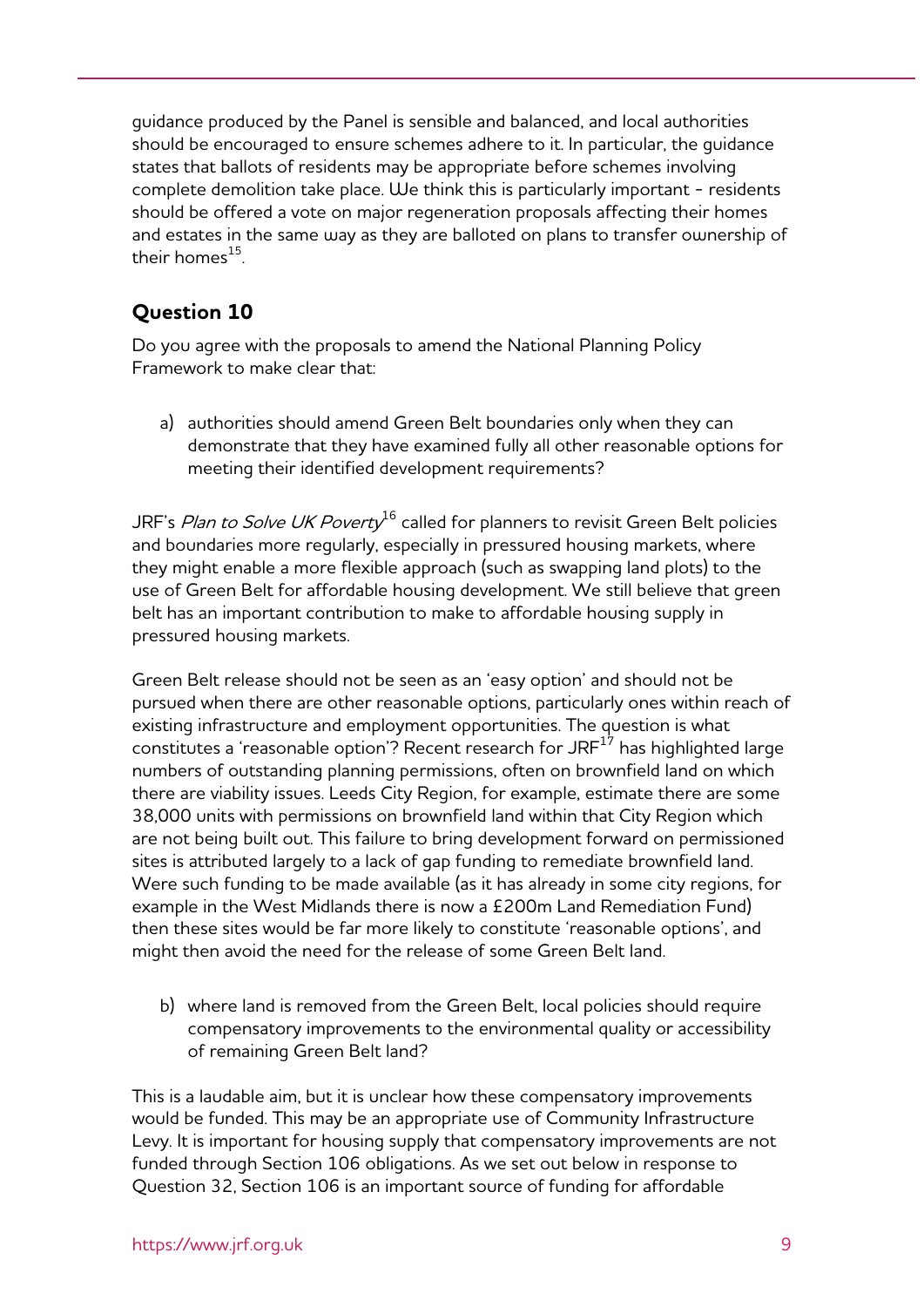housing and contributes to housing supply. Directing funding towards other improvements may actually result in fewer homes being delivered.

#### **Question 11**

Are there particular options for accommodating development that national policy should expect authorities to have explored fully before Green Belt boundaries are amended, in addition to the ones set out above?

We refer above in our response to question 10(a) to the large number of brownfield housing sites with planning permission which are held back by a lack of remediation funding. If national policy were to provide funding for the remediation of these sites, it would contribute to supply, and reduce pressure on Green Belt land. In such circumstances, it would be fair to expect local authorities to explore the use of brownfield land as a reasonable option, before Green Belt boundaries are amended.

## **Question 15**

What are your views on the potential for delivering additional homes through more intensive use of existing public sector sites, or in urban locations more generally, and how this can best be supported through planning (using tools such as policy, local development orders, and permitted development rights)?

Public sector land has an important role to play in the delivery of affordable housing. Many city regions have established Joint Assets Boards and Land Commissions in order to take a strategic approach to the release of this land. While there are pressures to maximise the value of land sales to compensate for declining public sector funding, research for JRF<sup>18</sup> suggests opportunities remain to explore the possibility of releasing a proportion of land to support affordable housing development. This could be linked to agreement with housing associations to accelerate house building, as advocated by the London Housing Commission $^{19}$ .

With regard to infill opportunities on existing sites which would largely remain inuse, such a strategic city-region approach may not be appropriate. Such sites are likely to be especially suitable for affordable housing, given their likely proximity to employment opportunities, and we welcome government's focus on the opportunities these sites present. We are not convinced that current policy presents any major impediments to bringing forward small schemes of the type described in the White Paper.

The White Paper suggests that homes developed on such sites may be for the use of employees of hospitals, schools and other public sector land owners. We would sound a note of caution in this regard. The labour market is increasingly dynamic, and public sector employees are not immune from this. Less than half of public sector employees consider their job to be secure<sup>20</sup>. In such circumstances, linking the provision of housing to potentially insecure employment may reproduce the insecurity and precariousness in housing circumstances that the White Paper is seeking to address. It may also deter employees from taking up opportunities for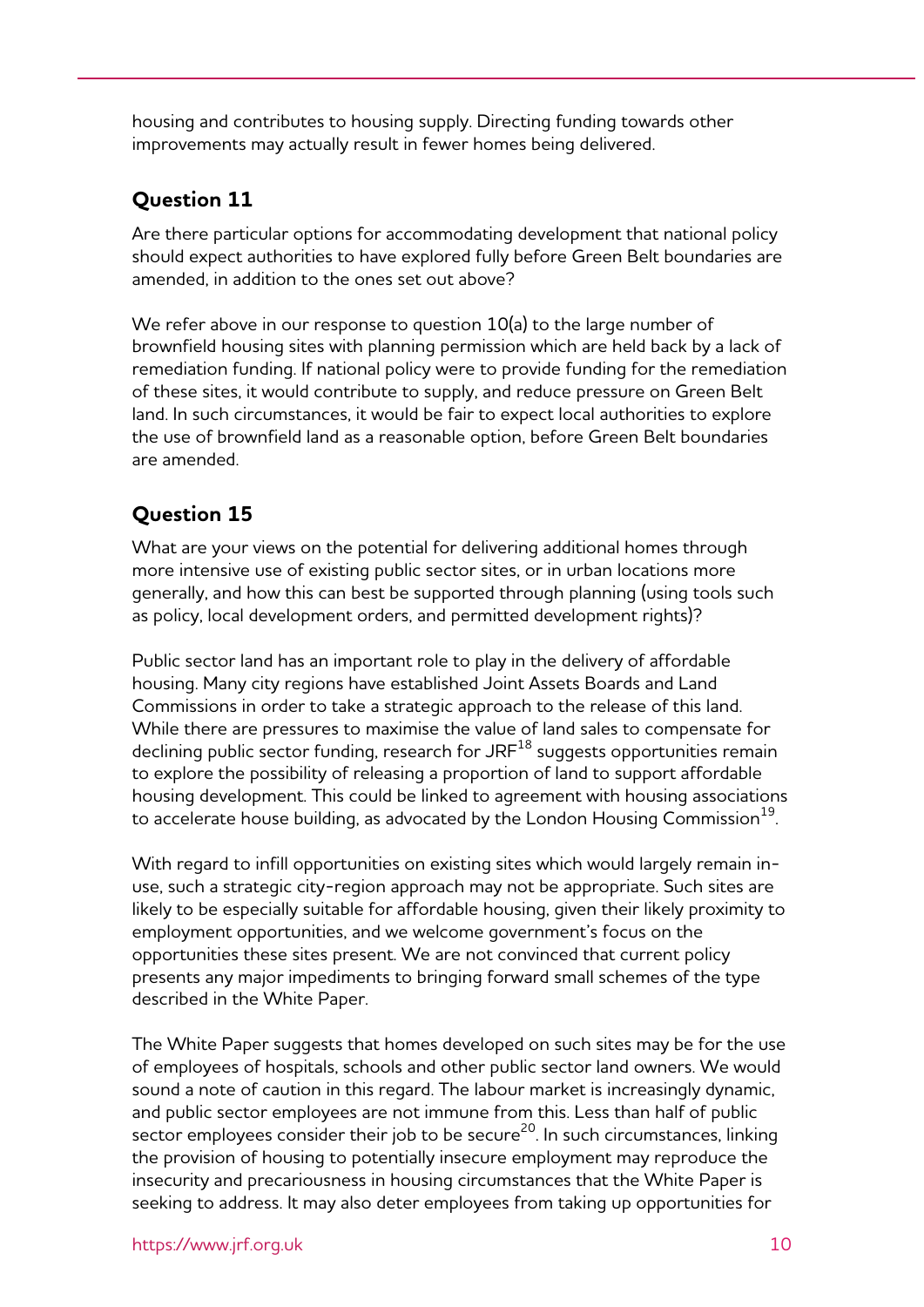progression with other employers. We would recommend that housing on these sites is provided as general needs affordable provision, rather than being linked to employment with a particular employer or on a particular site.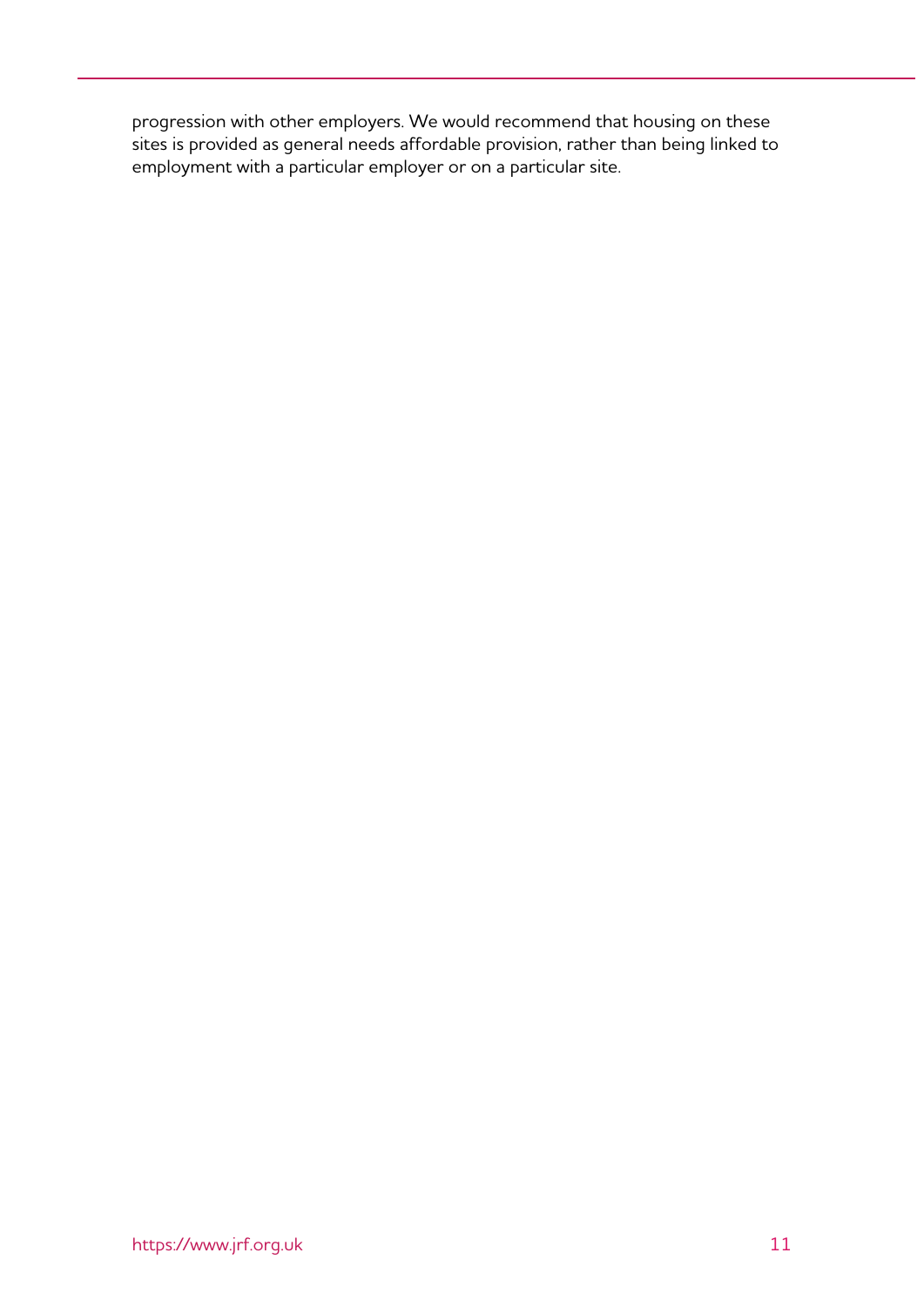# **Chapter Two: Building Homes Faster**

#### **Question 20**

Do you agree with the proposals to amend national policy so that:

- the status of endorsed recommendations of the National Infrastructure Commission is made clear?; and
- authorities are expected to identify the additional development opportunities which strategic infrastructure improvements offer for making additional land available for housing?

We welcome the Government's plans to clarify the status of National Infrastructure Commission recommendations.

We further welcome the White Paper's proposal to amend national planning policy to ensure that additional development opportunities which strategic infrastructure improvements offer for making additional land available for housing are maximised. Building on the Housing Infrastructure Fund announced at the Autumn Statement, this is further confirmation of the closely intertwined nature of housing and infrastructure. We must view housing – and particularly affordable housing - as essential infrastructure which is required in order to enable the operation of our economy. Strong links need to be made between housing and industrial strategy.

### **Question 23**

We would welcome views on whether an applicant's track record of delivering previous, similar housing schemes should be taken into account by local authorities when determining planning applications for housing development.

This proposal marks a fundamental shift in the principles of planning in England. It would make planning permission applicant-specific, rather than an applicant-blind assessment of the site itself. Careful consultation would be required, and policy would need to address the sale of sites with permission, for example a developer with a strong track record obtaining a favourable permission and then selling on the site to a developer whose track record may not have enabled them to secure the permission.

If Government is minded to proceed with this proposal, there are other criteria which could be considered in an applicant-specific process. For example, it could enable Local Planning Authorities to take into account applicants' track record on section 106 contributions, considering whether applicants have a record of delivering the quantity of affordable housing first pledged, or whether they have a track record of negotiating down this percentage using viability arguments once permission has been granted.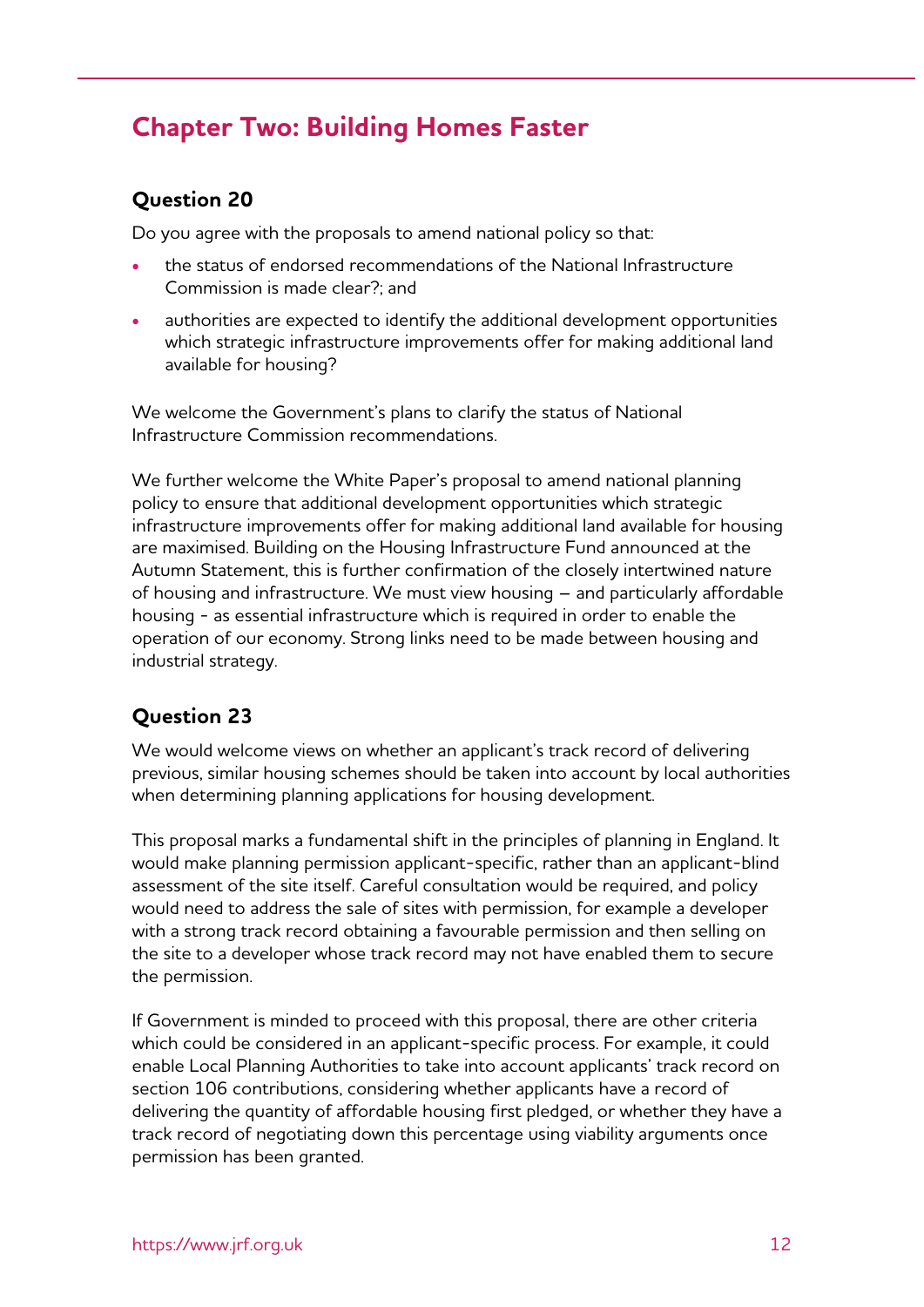#### **Question 28**

Do you agree that for the purposes of introducing a housing delivery test, national guidance should make clear that:

a) The baseline for assessing housing delivery should be a local planning authority's annual housing requirement where this is set out in an up-to-date plan? b) The baseline where no local plan is in place should be the published household projections until 2018/19, with the new standard methodology for assessing housing requirements providing the baseline thereafter? c) Net annual housing additions should be used to measure housing delivery?

d) Delivery will be assessed over a rolling three year period, starting with 2014/15 – 2016/17?

We would encourage government to include a measure of affordable housing delivery within the housing delivery test. This would link to the assessment of affordable housing need we believe should be included within the new standard methodology for assessing housing requirements. There are precedents for this approach – the New Homes Bonus, for example, which is intended to incentivise housing delivery, does so with reference to net additions of all housing, but includes an additional incentive for the delivery of affordable housing. Such a dualmeasure approach should be replicated here.

# **Affordable housing**

### **Question 31**

Do you agree with our proposals to:

a) amend national policy to revise the definition of affordable housing as set out in Box 4?;

The proposed definition set out on page 100 of the White Paper raises several concerns. It removes overarching reference to ability to pay, removes reference to affordability in perpetuity; and introduces new models which will not be genuinely affordable to those on low incomes. It represents a missed opportunity to respond to the analysis of rental costs in relation to incomes set out in the introduction to the White Paper – including by the Prime Minister in her foreword – by introducing new rental products linked to the low incomes of ordinary working people. We set out our concerns in more detail below.

The National Planning Policy Framework currently states that eligibility for affordable housing is 'determined with regard to local incomes and local house prices.<sup>21</sup> The new definition removes this overarching requirement. This commitment should be reinstated, so that the requirement covers all affordable housing, rather than the situation in the proposed definition where this eligibility criteria is limited to just some of the affordable housing models set out. This will go some way to ensure that affordable housing is genuinely affordable to those on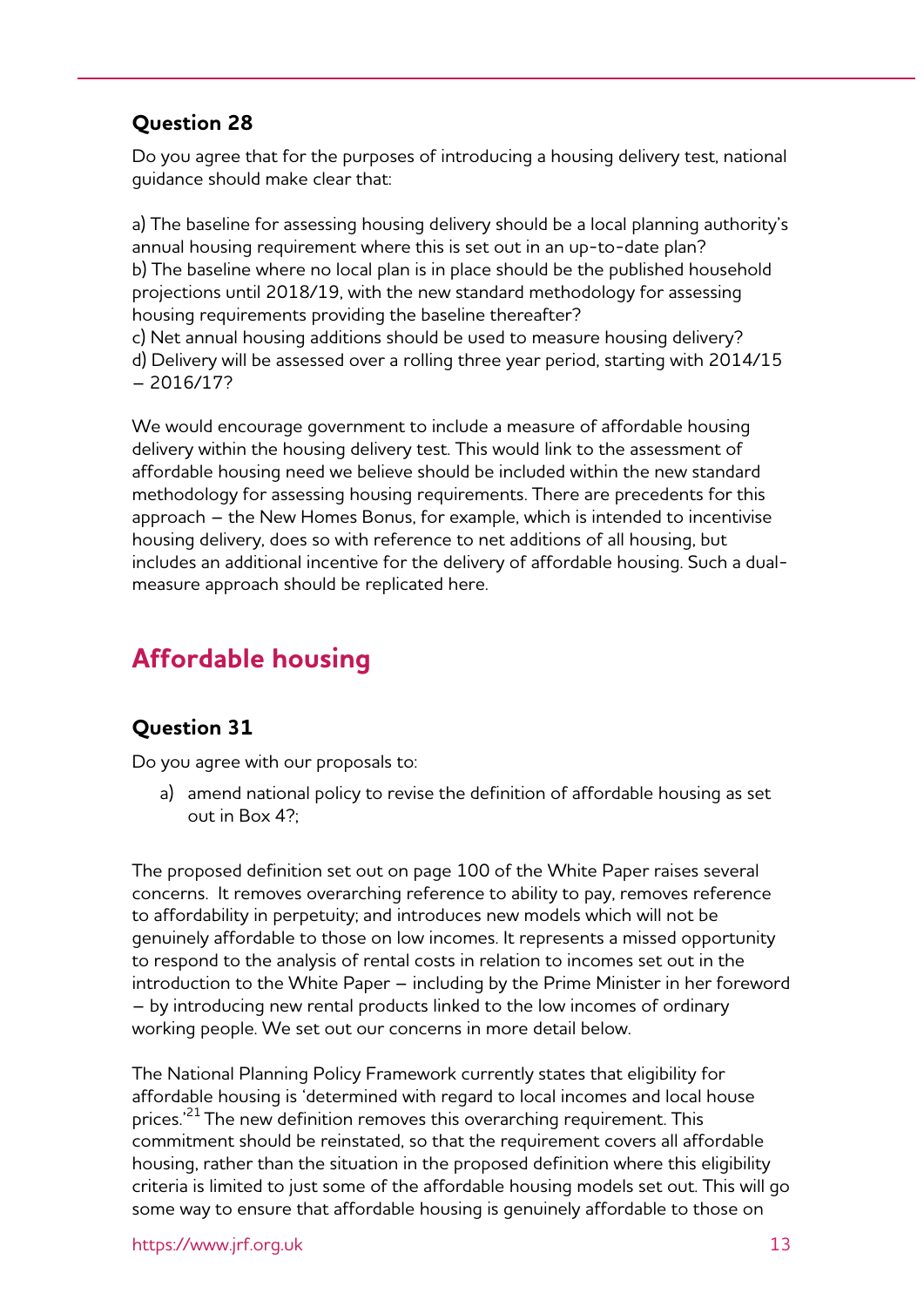low incomes, and that it is prioritised for those most at risk of high housing costs and potential housing-induced poverty.

The proposed definition also removes the current overarching NPPF requirement that 'Affordable housing should include provisions to remain at an affordable price for future eligible households or for the subsidy to be recycled for alternative affordable housing provision.'22 Again, this requirement is retained within some of the individual models of affordable housing outlined, but not all. Removing the requirement for homes to remain affordable in perpetuity will result in the loss of the initial public capital subsidy or planning gain which has reduced the initial cost of these homes. It represents poor value for money for taxpayers and is difficult to justify in the context of a long-running housing crisis. Alternatives might be to enable the subsidy to be recycled or transferred to alternative properties. This would enable occupiers to become outright owners, or for the tenure of the property to be changed in some other way, whilst retaining the value of the initial subsidy to the benefit of all taxpayers.

Some of the new models proposed in the new definition will not be affordable to those on low incomes. We respond to the question on the Affordable Private Rented model in 31(c) below. JRF's concerns about Starter Homes are on record. We have demonstrated that this product will be affordable to less than 3% of new social renters<sup>23</sup>. We think it is regrettable that Starter Homes will, rather than adding to overall supply, in some cases replace homes that would otherwise have been available for rent. However, we recognise this is a 2015 manifesto commitment that Government has successfully legislated for.

The new definition of affordable housing misses an opportunity to respond to the powerful analysis set out in the introduction to the White Paper, by providing a new rental option linked to the incomes of ordinary working people. The Prime Minister notes in her introduction to the White Paper that more than 2.2 million working households with below-average incomes spend a third or more of their disposable income on housing. Figure 2 on page 12 of the White Paper sets out mean mortgage and rent payments as a percentage of weekly household incomes. If the policy priority is to reduce the cost of housing as a percentage of income – and it should be – then the logical solution is to introduce a rented product whose cost is linked to the low incomes of those likely to occupy the property.

JRF has developed such a model – in conjunction with Savills and the National Housing Federation. Our Living Rent<sup>24</sup> is detailed above  $-$  it would have starting rent based on 28% of gross local lower-quartile earnings. This ensures that the rent remains genuinely affordable to ordinary working families – because it is based on what ordinary working families earn locally. Linking rents to incomes is an idea that is gaining currency. London has its own version (a more intermediate product) and there are models emerging in Brighton, Manchester and elsewhere. The consultation presents an opportunity to include a definition of a Living Rent within the NPPF, as a rent linked to local earnings, for which eligibility is determined in relation to local earnings, and which includes provisions to remain at an affordable price for future eligible households, or for the subsidy to be recycled for alternative affordable housing provision.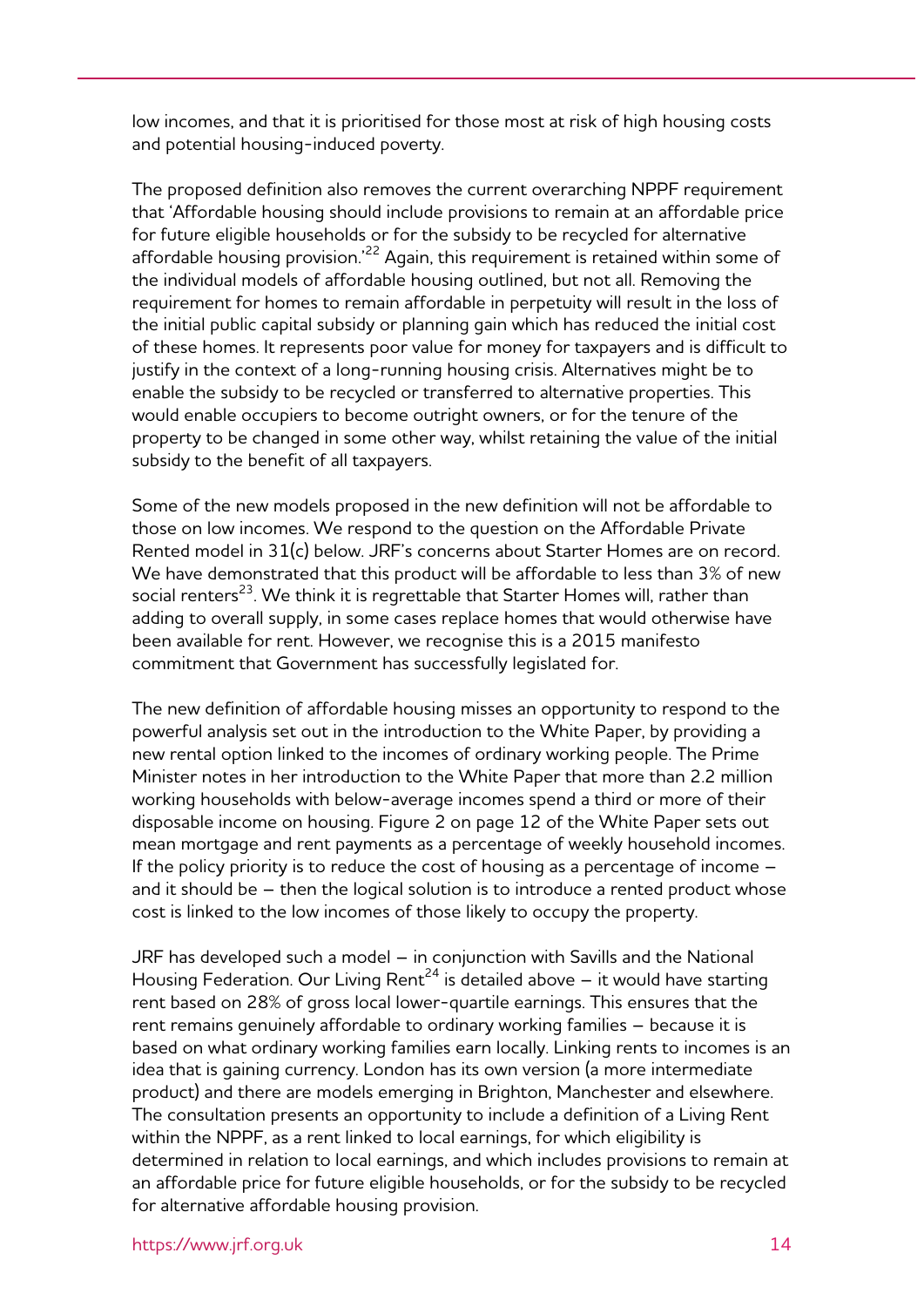b) introduce an income cap for starter homes?;

This is a sensible step forward, but one which would work better aligned with an Affordable Housing Definition which defines eligibility in relation to local incomes. An £80,000 household income eligibility cap would enable a household in the top  $3\%$  of earners in the country to be eligible for support to purchase a new home<sup>25</sup>. It is important to have local eligibility criteria to reflect very different housing and labour markets.

c) incorporate a definition of affordable private rent housing?;

'Affordable Private Rent Housing' is a new model set out in the White Paper and proposed for inclusion in the new definition. This model has some attractive aspects  $-$  in particular, the flexibility over the subsidy within the home is sensible  $$ it retains the value of the initial subsidy for future use, but does not constrain use of this subsidy within a particular unit.

However, Affordable Private Rent continues the mistakes of Affordable Rent by linking the cost of affordable housing directly to the housing market those on low incomes can't afford to access. As a result, we have concerns over how affordable this model will be. The similar 'discounted market rent' model which has been used in London has resulted in rents which are in excess of the maximum amount of support with housing costs government is prepared to make available – demonstrating that they will not be affordable to those whose circumstances change, as this example from Harrow shows:

| Table 1: Typical rents for a 2-bed flat in London Borough of Harrow <sup>26</sup> |        |
|-----------------------------------------------------------------------------------|--------|
| Social Rent                                                                       | £565   |
| London Affordable Rent                                                            | £611   |
| Discounted Market Rent                                                            | £1.160 |
| Open Market Rent                                                                  | £1.450 |

The maximum support for housing costs available through Local Housing Allowance for a 2-bed flat in Harrow is £1,050.<sup>27</sup> This figure is frozen for the rest of this Parliament, whilst open-market rental prices continue to increase. Affordable Private Rent risks providing affordable homes without a safety net for those whose circumstances change.

#### **Question 32**

Do you agree that:

a) national planning policy should expect local planning authorities to seek a minimum of 10% of all homes on individual sites for affordable home ownership products?

Planning policy should be responsive to local tenure needs and local market knowledge. It is unhelpful to set fixed national percentages, or to dictate the tenures which are to be delivered.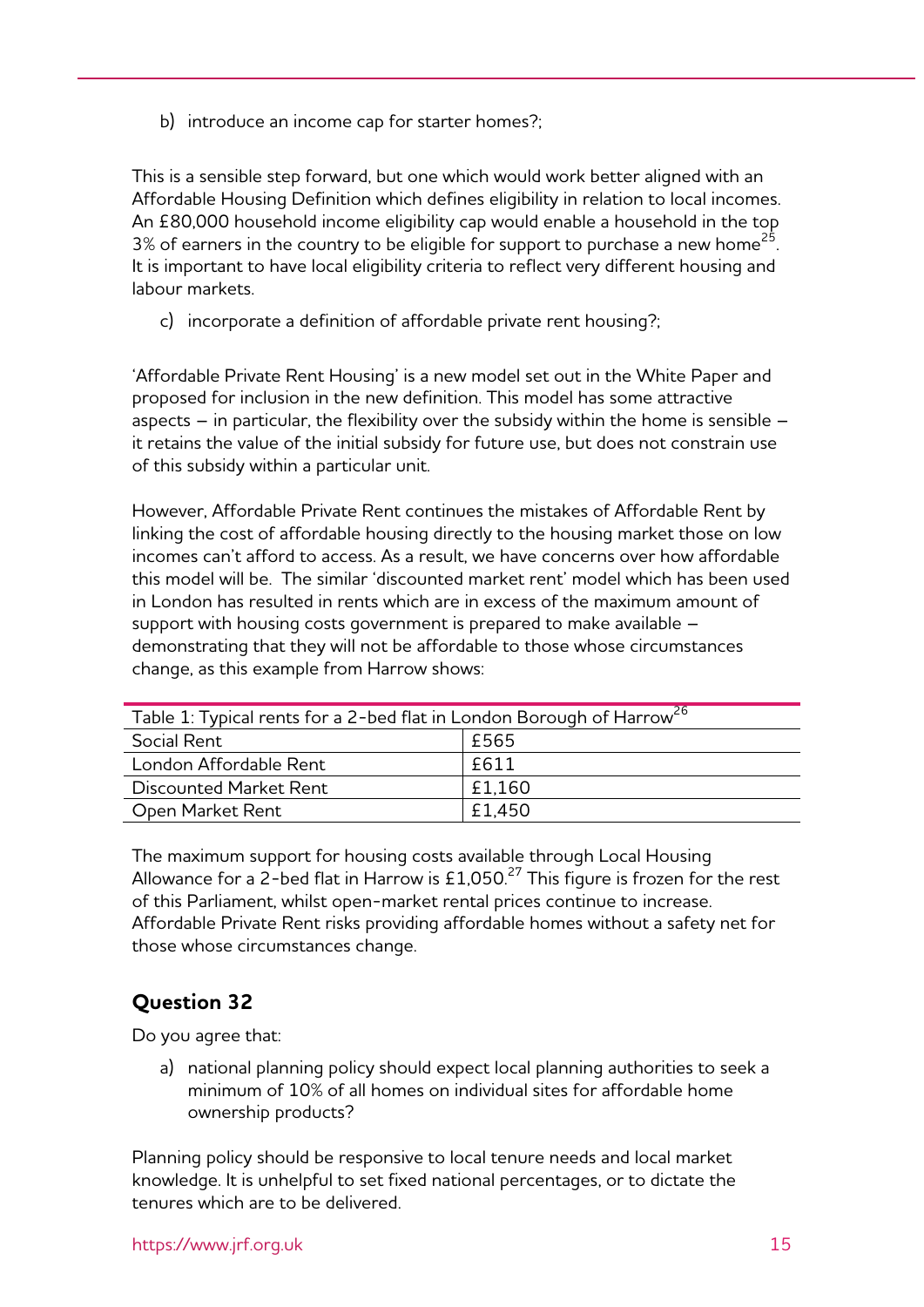As noted above, affordable home ownership products serve a very different market to low-cost rented housing. Just 3% of new social tenants could afford shared ownership or starter homes instead.<sup>28</sup> Furthermore, in some regions there is a very marginal difference between the cost of shared ownership and buying outright – just £19 per month in the north east of England<sup>29</sup>. With such a small difference in costs, it is difficult to justify shared ownership development in some areas. Hence the need for local decisions over the type of homes to be delivered through Section 106, in response to local market signals.

Section 106 delivery is volatile, but has made an important contribution to supply of affordable housing in recent years. Academics at Oxford Brookes University have conducted two analyses of recent delivery for JRF<sup>30</sup>. This shows that section 106 has been responsible for a fraction under half (49%) of affordable housing delivery over the  $12$  years' data  $(2004/5 - 2015/16)$  covered.

This analysis shows that national policy changes continue to undermine the ability of S106 to deliver. Experts describe the policy situation as 'extraordinarily complex and confusing'. More clarity and stability is required if we are to successfully balance numbers and affordability.

The most recent two years of data show a sharp rise in delivery of affordable homes linked to the end of an Affordable Homes Programme Funding period in 2014/15, followed by a sharp reversal to the previous levels of delivery (see Figure 1 below). This volatility illustrates the need for stability and certainty in levels of funding and planning policy:



Fig 1: Trends in the delivery of affordable housing  $2004/5 - 2015/16^{31}$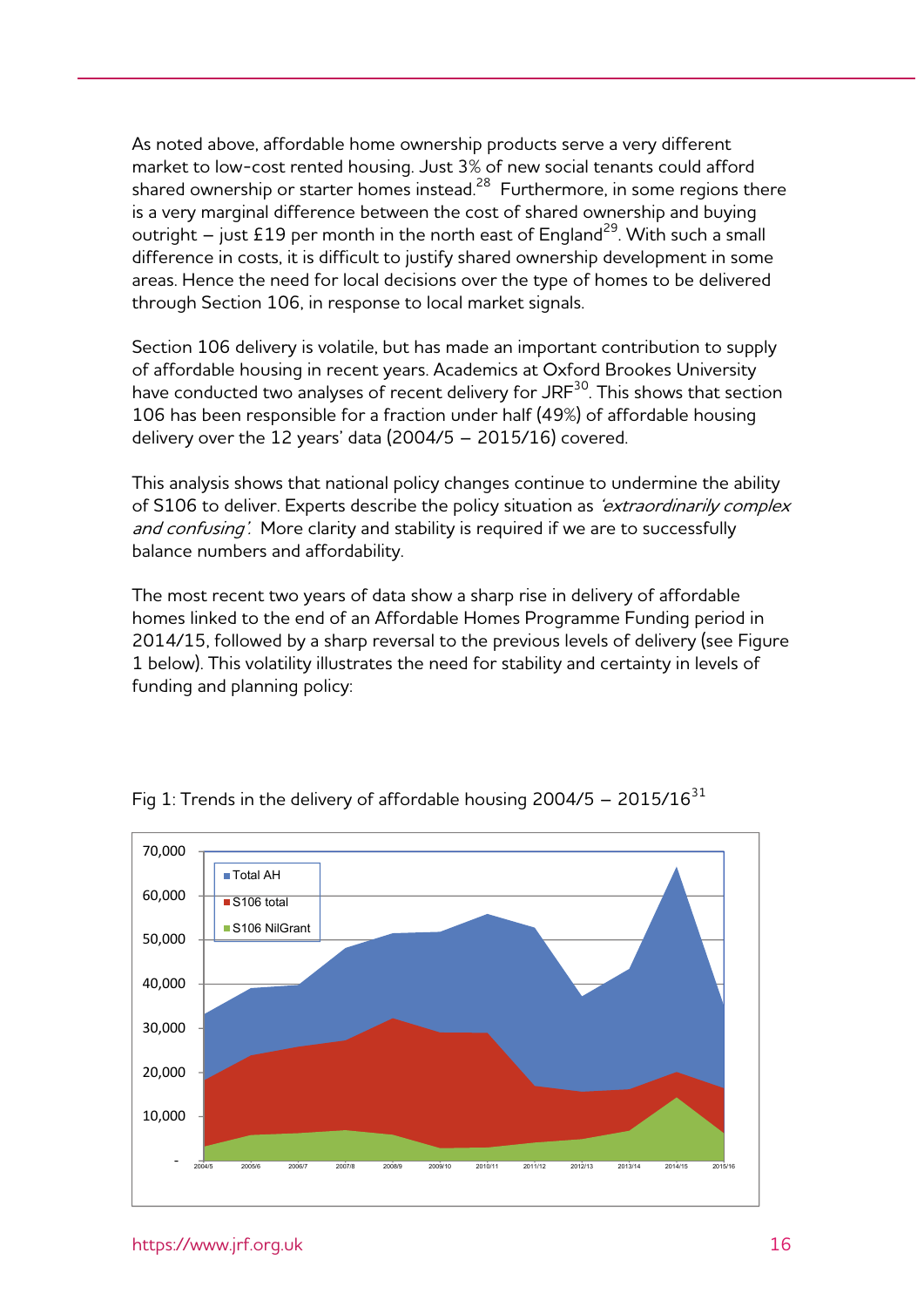The same research also illustrates the spatial variation in S106 delivery that makes a blanket national policy difficult to deliver. Researchers looked at typologies of housing market and policy areas, namely: regional centres, prosperous England, London, Industrial centres, new and expanding towns and coast and countryside. Figure 2 below shows that regional and industrial centres (largely located in the Midlands and North) continue to deliver relatively low percentages of affordable housing through S106. This is linked to issues of viability and housing demand. Prosperous England, new and growing towns (largely in the South and East of the country) and London continued to deliver higher percentages with the 'coast and countryside' typology in the middle.

Fig 2: S106 total delivery as a % of total affordable housing by typology (2004-  $16)^{32}$ 



### **Question 33**

Should any particular types of residential development be excluded from this policy?

If government is minded to proceed with a national fixed percentage, we would suggest that schemes which consist of 100% affordable housing of other tenures should be excluded. For example, if a local authority or housing association has the ability to deliver a scheme of homes for low-cost rent, it should not be obliged to provide a fixed percentage of (less affordable) home ownership units.

Sustainable development and the environment

## **Question 34**

Do you agree with the proposals to amend national policy to make clear that the reference to the three dimensions of sustainable development, together with the core planning principles and policies at paragraphs 18-219 of the National Planning Policy Framework, together constitute the Government's view of what sustainable development means for the planning system in England?

The definition of sustainable development needs to take account not only of the interconnections between economic, social and environmental components but also to clarify the environmental limits of the world's carrying capacity and the underpinning conceptual issues originally set out in the Brundtland report Our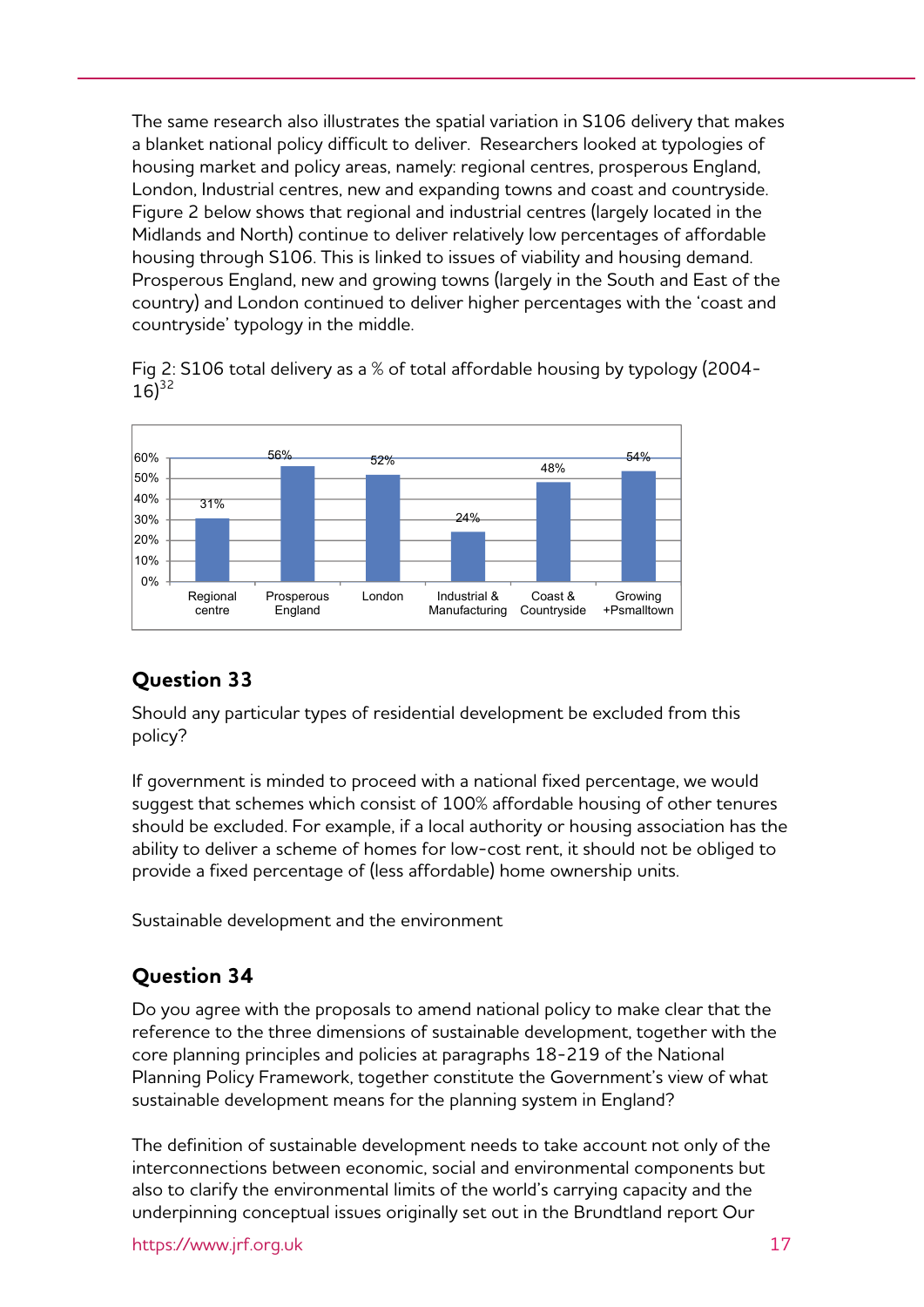Common Future (1987), which recognises that sustainable development is development that meets the needs of the present without compromising the ability of future generations to meet their own needs.

This points to the need to take account of future generations and intergenerational justice to ensure sustainable development. In this context a clear focus on climate change mitigation and adaptation is essential and needs to be fully embedded in requirements on local planning going forwards.

JRF recently commissioned research from the TCPA on how the local planning system is addressing climate change. This found that there are major inadequacies in current practice despite the existence of legal duties in the Climate Change Act 2008 and NPPF policy and more needs to be done to both upskill planners and ensure that local authority members and planning officers understand and are given a strong signal from Government to drive forward this agenda<sup>33</sup>.

The white paper proposals are ambiguous about the extent to which local plans may be required in all local authorities given the possible move to support strategic planning at a subregional scale alongside neighbourhood plans. We are concerned about the extent to which local areas will support carbon reduction, deal with climate change consequences including floods, sea level rise, heatwaves and other indirect impacts, and ensure adaptation and resilience in local development without adequate national policy leadership. The requirements in relation to climate change are not clearly applicable in neighbourhood plans and there is therefore an imperative to ensure that climate change requirements are applied to all strategic planning affecting spatial development if we are to ensure that local communities are prepared for climate change.

### **Question 35**

Do you agree with the proposals to amend national policy to:

a) Amend the list of climate change factors to be considered during planmaking, to include reference to rising temperatures?

We support the consideration of a holistic approach to analysing climate change factors relevant for plan making and local place making. We would suggest that these would include: flooding (of all types including river, surface water, coastal and groundwater), sea level rise, coastal erosion, rising temperatures, heatwaves and overheating risks in the built environment as well as carbon reduction requirements.

There are also indirect impacts from climate change which will impact at local level including consequences for the costs of living which will particularly affect people in poverty<sup>34</sup> and negative impacts for health and wellbeing from overheating<sup>35</sup> and other climate change impacts on physical and mental health. The planning system and housing provision needs to address these issues in a rounded way for example to avoid the development of highly insulated homes which are then prone to overheating risks. JRF research highlights the need to examine particular risks in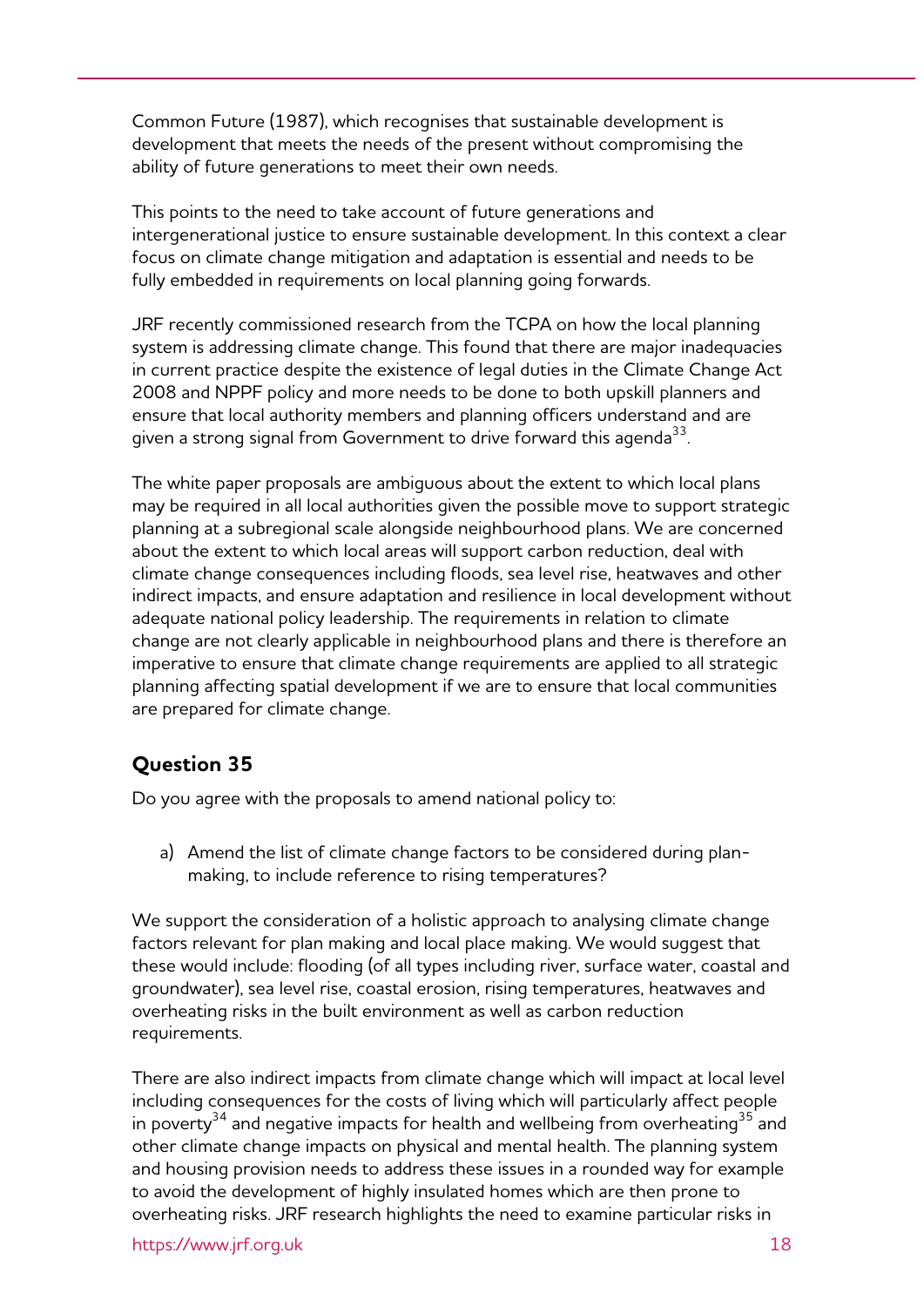the care home sector where there is already evidence of risks of overheating<sup>36</sup> which need to be addressed through better spatial planning and building regulations as well as local management and operational practices.

We support a greater emphasis on increasing temperatures as a risk which needs to be addressed in local planning; research on planning for climate change by the TCPA indicates that currently heat is getting far less recognition in spatial planning than flood risk as a climate change issue.37 Heat is also the poor relation to cold in local responses to housing and health issues and there is a general lack of ownership of heat as a concern in local authorities which needs to be addressed.<sup>38</sup> Much more could also be done to support the development of green SUDs schemes which could offer multiple benefits for flood and heat risk management as well as providing local amenity value – currently where SUDS are applied these are often grey SUDs which are unlikely to deliver the wider amenity and biodiversity benefits that can be achieved through green SUDs.<sup>39</sup> JRHT's scheme at Derwenthorpe offers an example of the benefit of using SUDs in a new housing scheme.

b) Make clear that local planning policies should support measures for the future resilience of communities and infrastructure to climate change?

We support the notion of improving resilience in developments but suggest there needs to be a definition of what resilience means in this context. For example a resilient building could be considered as a low emissions building which is also able to withstand heat and flood risk but building resilient places means taking account of where development occurs as well as the nature of individual schemes to avoid increasing exposure to long term climate impacts for vulnerable communities. For wider considerations of what community resilience means in the context of climate change see an evidence review for JRF.<sup>40</sup>

Resilience also needs to be considered in terms of opportunities for transformational change through the planning system, for example, relocation may need to be considered at the extreme for communities where climate change may make homes untenable and new mechanisms need to be put in place to facilitate this. A place based approach needs to be considered to support more systemic change at a local level that builds community resilience by bringing communities, local authorities and other institutions together to address climate change and to consider local futures<sup>41</sup>. Forthcoming JRF research on flood resilience in disadvantaged areas highlights the need to address systemic disadvantage in flood risk management policy and identifies the case for investment to address this – with action required both through the planning system and wider flood investment policy to avoid increasing risks in socially vulnerable communities due to climate change which could undermine growth agendas<sup>42</sup> (Sayers et al forthcoming  $$ advance copy could be shared on request).

#### **Question 36**

Do you agree with these proposals to clarify flood risk policy in the National Planning Policy Framework?

https://www.jrf.org.uk 19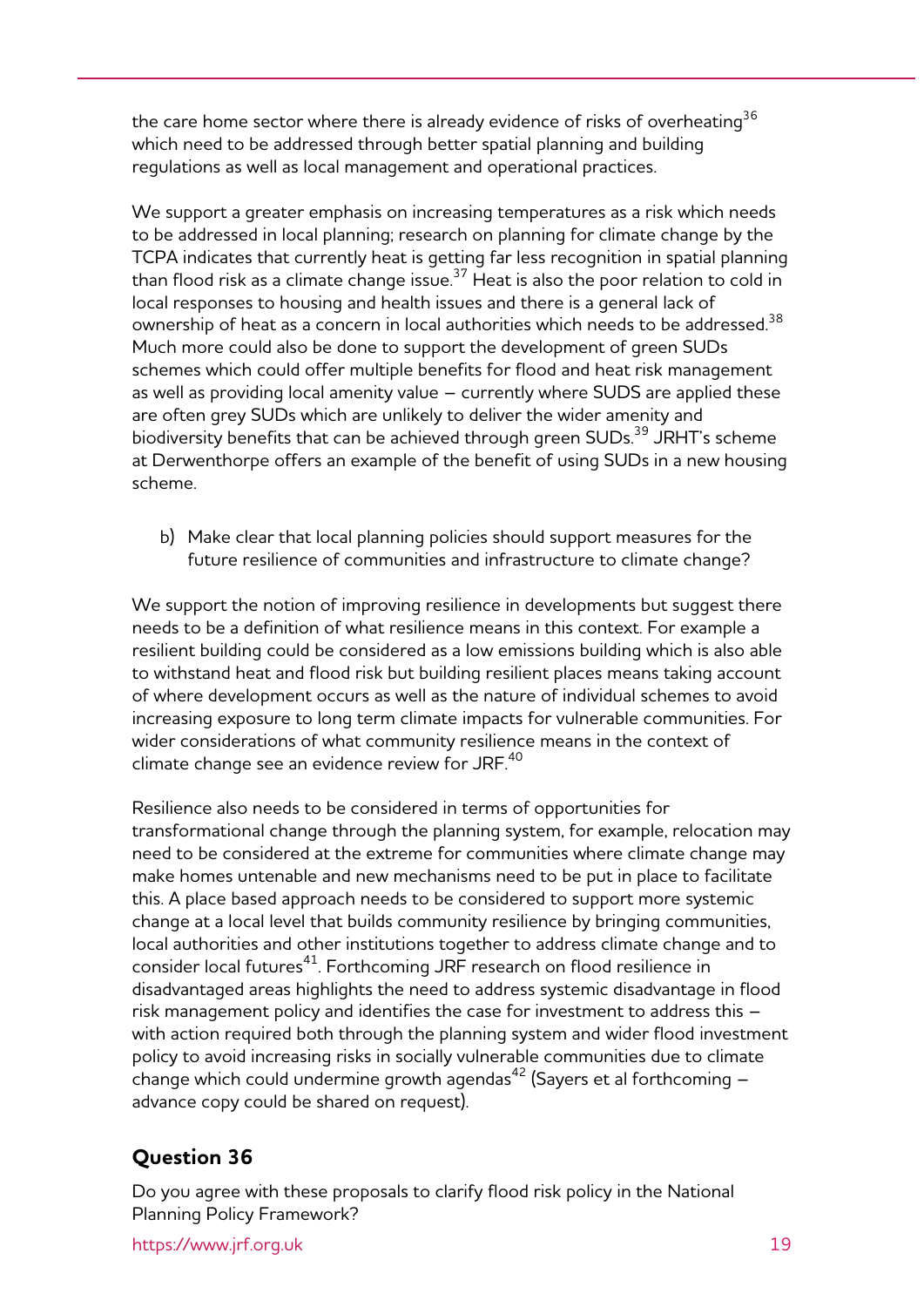We support clarification of flood risk policy in the NPPF, which needs to take account of recent research for Defra about local authority compliance with the Flood and Water Management Act 2010 as well as TCPA research for JRF which highlights that there is insufficient long term planning at the local level for climate change and that longer time horizons are needed for assessing risk; TCPA's research also sets out a range of other recommendations relevant for any review of policy in the NPPF<sup>43</sup>.

We support the consideration of cumulative flood risk in planning policy resulting from combined impacts of new development. Forthcoming research by Paul Sayers et al for JRF indicates ongoing problems in terms of development in flood prone areas, finds that recent developments in areas prone to coastal and surface water flooding have disproportionally affected more socially vulnerable communities and that areas of new housing development will be subject to disproportionally increasing risks under climate change, assuming current levels of adaptation continue (Sayers et al forthcoming) $44$ . Given that access to more affordable insurance through Flood Re is not available to certain rental properties and for any developments since 2009 there is also a risk that some households will be unable to access affordable insurance longer term when Flood Re ends, just as the more serious impacts of climate change kick in.

## **Notes**

-

<u>https://www.jrf.org.uk/report/monitoring-poverty-and-social-exclusion-2016</u><br><sup>7</sup>MacInnes, T. et al (2015) 'Monitoring Poverty and Social Exclusion 2015'. York: JRF. Available at: https://www.jrf.org.uk/mpse-2015/housing-standards

 $^8$  See for example the sub-markets outlined in Rugg and Rhodes (2008) 'The Private Rented Sector: Its Contribution and Potential'. York: Centre for Housing Policy. Available at: https://www.york.ac.uk/media/chp/documents/2008/prsreviewweb.pdf 9  $\overline{9}$ ibid

 $10^{10}$  Chartered Institute of Housing & Resolution Foundation (2014) 'More than a roof: How incentives can improve standards in the private rented sector'. Coventry: Chartered Institute of Housing. Available at: http://www.cih.org/resources/PDF/Policy%20

 $^{\rm 1}$  JRF Analysis Unit. (2017) Analysis of Households Below Average Income data 2005/6 and 2014/15.

 $2$  Collins, H. and Lupton, M. (2015) 'Living Rents: A New Development Framework for Affordable Housing'. London: Savills. Available at: http://www.savills.co.uk/blog/article/189220/residentialproperty/a-living-rent-could-solve-the-housing-crisis.aspx

Tinson, A. et al (2016) 'Monitoring Poverty and Social Exclusion'. York: JRF. Available at: https://www.jrf.org.uk/report/monitoring-poverty-and-social-exclusion-2016

 $4$  Stephens, M. et al (2014) 'What will the housing market look like in 2040?' York: JRF. Available at: https://www.jrf.org.uk/report/what-will-housing-market-look-2040 5

 $<sup>5</sup>$  Jones, M. et al (2017, forthcoming) 'Poverty, evictions and forced moves'. York: JRF.</sup>

 $^6$  Tinson, A. et al (2016) 'Monitoring Poverty and Social Exclusion'. York: JRF. Available at:

free%20download%20pdfs/CIH014%20resolution\_foundation\_2.pdf 11 Moore, T. and Dunning, R. (2017) 'Improving the private rented sector in England using lessons from Ireland'. York: JRF. https://www.jrf.org.uk/report/regulation-private-rented-sector-england-<u>using-lessons-ireland</u><br> $\frac{12}{12}$  For a full discussion of this issue, see JRF (2016) 'UK Poverty: Causes, Costs, Solutions'. York:

JRF. Available at: https://www.jrf.org.uk/report/uk-poverty-causes-costs-and-solutions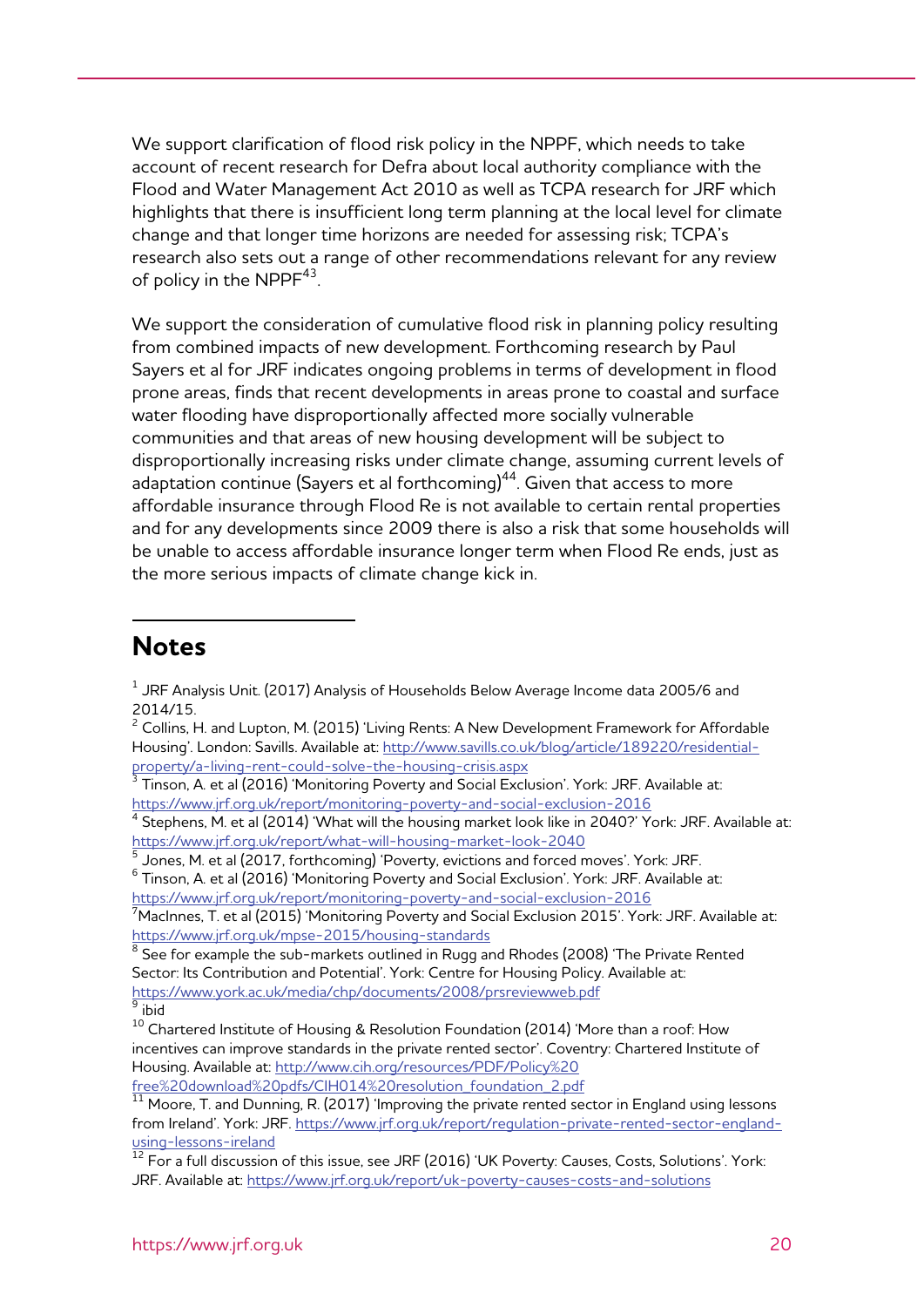<sup>13</sup> Crisp, R. et al (2017) 'Tackling poverty through housing and planning policy in city regions'. York: JRF. Available at: https://www.jrf.org.uk/report/tackling-poverty-through-housing-and-planningpolicy-city-regions<br><sup>14</sup> Macfarlane, R. (2014) 'Tackling poverty through public procurement'. York: JRF. Available at:

https://www.jrf.org.uk/report/tackling-poverty-through-public-procurement 15 For more on estate regeneration, see JRF (2016) 'Estate Regeneration: Briefing for expert

panel'. York: JRF. Available at: https://www.jrf.org.uk/report/estate-regeneration-briefing-expert-

<u>panel</u><br> $\frac{16}{16}$  See JRF (2016) 'UK Poverty: Causes, Costs and Solutions'. York: JRF. Available at:

https://www.jrf.org.uk/report/uk-poverty-causes-costs-and-solutions<br><sup>17</sup> See Crisp, R. et al (2017) 'Tackling poverty through housing and planning policy in city regions'. York: JRF. Available at: https://www.jrf.org.uk/report/tackling-poverty-through-housing-and-<br>planning-policy-city-regions<br> $\frac{18}{18}$ 

Crisp, R. et al (2017) 'Tackling poverty through housing and planning policy in city regions'. York: JRF. Available at: https://www.jrf.org.uk/report/tackling-poverty-through-housing-and-planningpolicy-city-regions

 $^{19}$  London Housing Commission (2016) 'Final Report'. London: IPPR. Available at: http://www.ippr.org/major-programmes/london-housing-commission<br><sup>20</sup> BIS (2011) 'Workplace Employment Relations Study'. London: BIS. Available at:

https://www.gov.uk/government/publications/the-2011-workplace-employment-relations-studywers<br><sup>21</sup> DCLG (2012) 'National Planning Policy Framework'. London : DCLG. Available at:

https://www.gov.uk/government/publications/national-planning-policy-framework--2<br><sup>22</sup> Ibid.

<sup>23</sup> Clarke et al (2015) 'Understanding the likely poverty impacts of the extension of Right to Buy to housing association tenants'. York: JRF. Available at: https://www.jrf.org.uk/report/understandinglikely-poverty-impacts-extension-right-buy-housing-association-tenants 24 Collins, H. and Lupton, M. (2015) 'Living Rents : A new development framework for affordable

housing'. Savills: London. Available at:

http://pdf.savills.com/documents/Living%20Rents%20Final%20Report%20June%202015%20 with%20links%20-%2019%2006%202015.pdf?\_ga=1.42838565.1688980252.1491914231 25 Based on a two-person household with no children, with a £80,000 household salary, paying

average Band D Council Tax of £1,268 per annum. Source: Institute for Fiscal Studies (2016) 'Where do you fit in?' Available at: https://www.ifs.org.uk/wheredoyoufitin/

<sup>26</sup> Taken from Wilson, J. (2017) 'Making the Most of Build to Rent'. London : Future of London. Available at: http://futureoflondon.org.uk/2017/01/19/london-build-to-rent/ (London Affordable Rent figure is a London-wide benchmark)

<sup>27</sup> London Borough of Harrow (2017) 'Local Housing Allowance Rates'. London : London Borough of Harrow. Available at:

http://www.harrow.gov.uk/info/200205/housing\_benefit/638/local\_housing\_allowance (accessed 11/4/17)

 $^{28}$  Clarke, A. et al (2015) 'Understanding the likely poverty impacts of the extension of Right to Buy to housing association tenants'. York: JRF. Available at:

https://www.jrf.org.uk/report/understanding-likely-poverty-impacts-extension-right-buyhousing-association-tenants

 $\frac{29}{29}$  Average first time buyer monthly costs compared to average shared owner monthly costs, NHF figures quoted in Sim, C. and Davis, S. (2015) 'Shared Ownership 2.0 : towards a fourth mainstream tenure'. Coventry: CIH. Available at: http://www.cih.org/publicationfree/display/vpathDCR/templatedata/cih/publication-

free/data/Shared\_ownership\_2.0\_towards\_a\_fourth\_mainstream\_tenure\_final\_report <sup>30</sup> See Brownill, S. et al (2015) 'Rethinking planning obligations: balancing housing numbers and affordability'. York: JRF. Available at: https://www.jrf.org.uk/report/rethinking-planning-obligationsbalancing-housing-numbers-and-affordability and forthcoming 2017 update of the same report.

 $31$  Taken from Brownill, S. et al (2017) 'Rethinking planning obligations: balancing housing numbers and affordability: 2017 updated figures'. Oxford: Oxford Brookes University. Available at: http://be.brookes.ac.uk/research/spg/resources/jrfupdate-planning-obligations-and-affordable-

housing-report-21032017.pdf